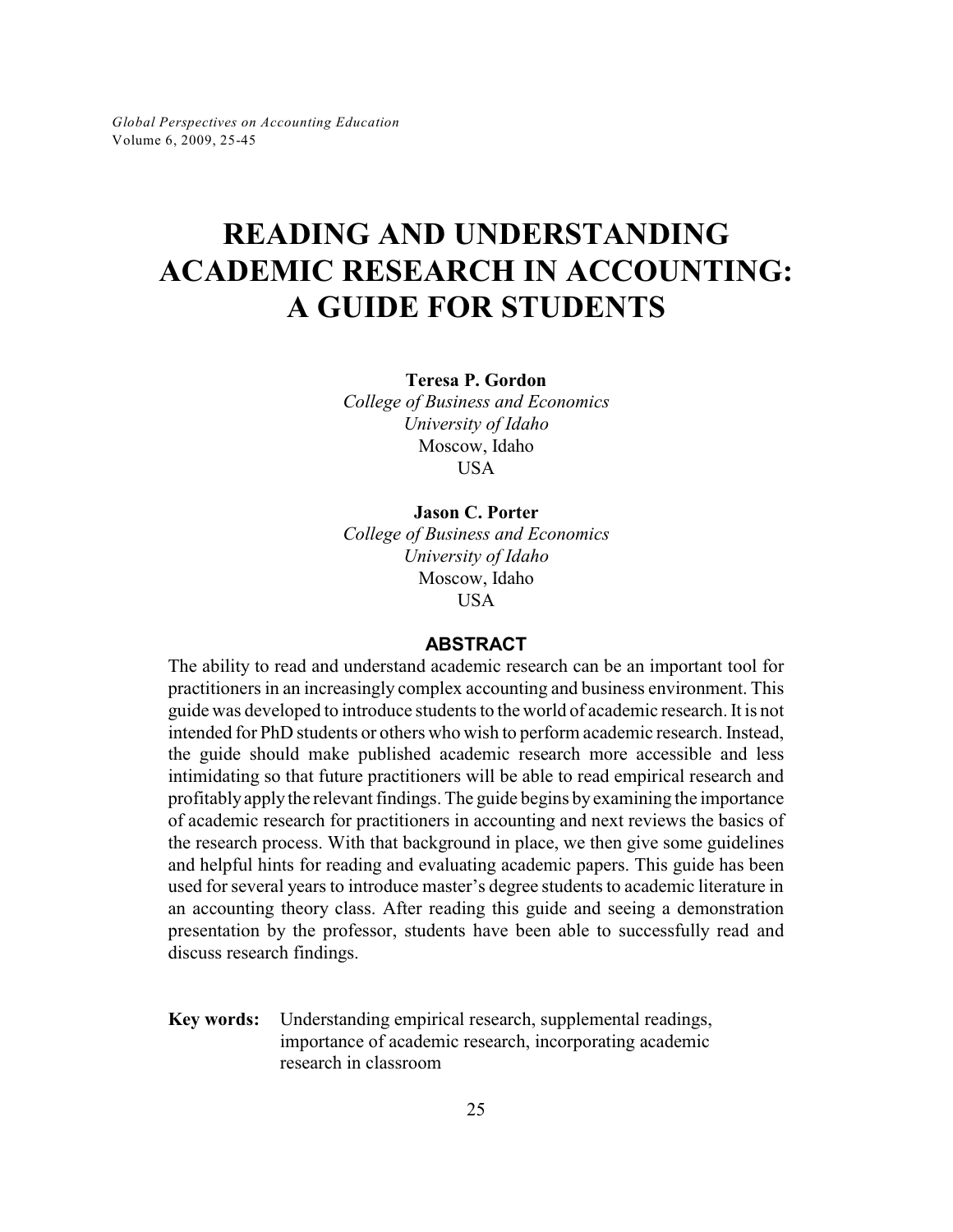## **INTRODUCTION**

There has long been a communication gap between the work of academic researchers and that of practicing accountants (for example, see Sterling 1973 and Zeff 2003). For researchers, the result of this gap is frustration tha here has long been a communication gap between the work of academic researchers and that of practicing accountants (for example, see Sterling 1973 and Zeff 2003). For researchers, the result of this gap is frustration that carefully prepared contributions to the field are ignored by of gratitude for the efforts of academics to prepare the next generation of accountants and amusement at the time 'wasted' on what they feel to be irrelevant papers that end up gathering dust on the shelves of the library (Leisenring and Johnson 1994). This guide is an attempt to bridge the gap between academics and practitioners byintroducing undergraduate and master's level students to the academic literature.

We begin with a discussion of the important role academic research can play in accounting practice. We then examine the accounting research process, specifically how it follows the scientific method. Finally, we provide a set of steps and helpful hints for students and other non-academics who want to quickly, rather than thoroughly, read and evaluate academic papers.

In the next section we look at the importance of academic research to you and your career and discuss how academic research is performed. With this general background on the research process, we then present a systematic approach designed to quickly get useful knowledge from academic papers. As a result, you will learn how to read and how to evaluate academic papers with confidence.

# **THE IMPORTANCE OF ACADEMIC RESEARCH**

Practicing accountants, whether in public practice or industry, spend considerable time and effort conducting research for their clients. They have to decide how to implement new accounting or auditing standards, how to present unusual economic transactions in the financial statements, and how new tax laws impact their clients or employers. This research focuses on solving immediate problems for a single client or small group of clients. However, there is another type of accounting research that focuses on how the accounting profession affects the capital markets through academic accounting research. Academic accounting research looks at various topics in financial reporting, auditing, systems implementation, tax reporting, and other key issues from a scientific perspective. The studies use evidence from many different sources, including financial statements, stock prices, surveys, experiments, and even computer simulations and mathematical proofs. Research topics range from immediately useful aids to improving current audit procedures to big picture issues regarding the future direction of the profession. In addition, many papers focus on either the production or the use of accounting information. To put it another way, academic research looks at how accounting affects the world around us and how the world affects accounting. As a result, it can provide powerful information and insights for regulators, auditors, tax consultants, and other practicing accountants.

The academic research literature addresses all aspects of the accounting profession, from managerial accounting to analyst forecasts of earnings per share. One of accounting researchers' primary goals has been to examine the effectiveness of current accounting practices in conveying information to stakeholders (e. g., Guenther and Young, 2000). Researchers have addressed all aspects of this process, from the usefulness of managerial accounting methods (Lipe and Salterio,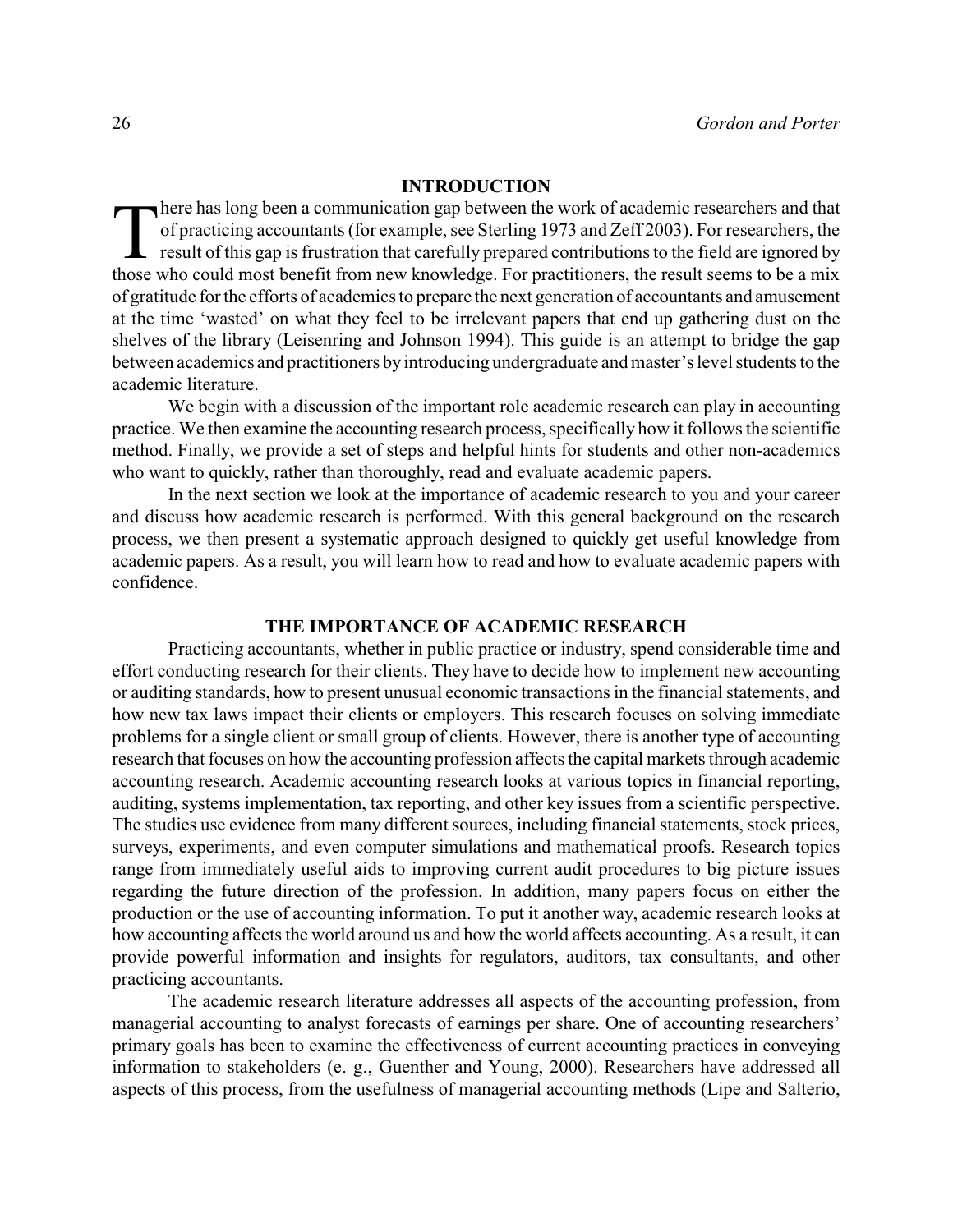2000) to the success of new audit methods (Bamber and Ramsay, 2000). These studies can give new insights to practitioners and regulators, especially when the evidence suggests that current methods are not as effective as they could be. In addition, they can improve the understanding of how stakeholders actually use the information accountants provide. Such studies can help practitioners find ways to produce information that is more useful. Other examples of major research topics covered by the academic literature include: how well current auditing techniques work and how to improve them; how tax laws affect companies' planning and accounting presentation; how managerial accounting methods help firms improve their use of the available information; how accounting information affects promotion and employment within firms; and how the change to IFRS will affect accounting and the capital markets. In addition to the practice of accounting, academics also conduct studies that test various methods for effectively teaching accounting topics.

Academic research plays a critical role in the creation of new knowledge. Although some would argue that this role is largely confined to the hard sciences (e.g., physics, chemistry, and biology), academic research also plays a part in developing our professional knowledge and practice of accounting. Academic papers address nearly every aspect of the accounting profession and provide insights that can aid in creating new auditing and accounting standards, improving practice, and identifying other important issues. Unfortunately, most practicing accountants have no training in reading academic research, which leads many to dismiss what could be very helpful information as either too complicated or too disconnected to be useful. After a little training, however, both current and future practitioners can start to see just how relevant and interesting academic research can be to accounting practice.

Wilks and Zimbelman's (2004) study is one example of research that has immediate relevance to practice. Earlier auditing standards provided numerous examples of fraud risk factors, but SAS No. 99 was the first to organize the factors into the fraud triangle. Regulators had expressed concerns that auditors were putting too much emphasis on their assessment of managers' attitudes and not enough emphasis on the opportunities and incentives to commit fraud. Wilks and Zimbelman examined whether first assessing each side of the fraud triangle and then combining those assessments would result in a better fraud risk assessment than making one holistic judgment. They found this twostep approach helpful in a low fraud risk setting, but not in a high risk setting. This finding suggests that using the fraud triangle may not improve fraud risk assessment in the most sensitive situations. It also demonstrates how academic research can help identify or test potentially useful auditing techniques.

Some academic research has a much broader focus, with implications for the future direction of the accounting profession. This type of research is just as valuable in the long-run but might not lead to immediate changes. Lev and Zarowin (1999), for example, conducted a studyon stock market returns that suggested that financial statement information was becoming less important to investors; a finding that has considerable implications for the foundation of the profession. The authors suggested that the problem might be due to slow changes in accounting methods relative to changes in business practices and made suggestions about ways that the profession could improve.

Other studies look at narrower aspects of financial reporting such as managements' announcement of earnings. Bagnoli et al. (2003) tested whether the date that earnings are announced impacts a firm's stock price. They examined a group of firms where management voluntarily publicized the date of their upcoming earnings announcement. If an earnings announcement occurred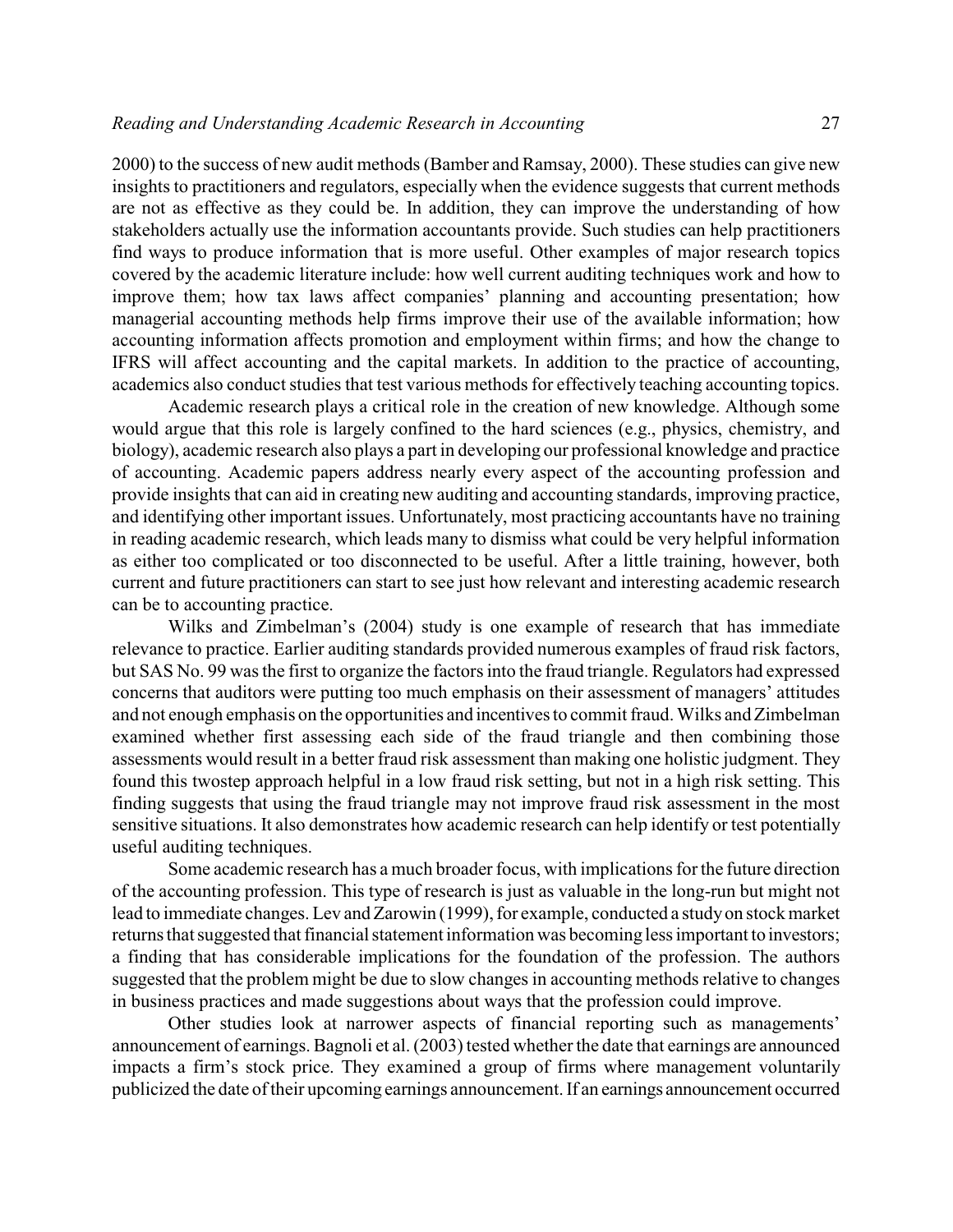at a later date, investors appeared to become suspicious that managers had something to hide, and the stock price dropped. For every day the earnings announcement was late, earnings per share dropped by about a penny. The researchers also showed that investors' guesses are usually correct. While these results do not have a specific implication for regulators, they do provide an interesting insight into how investors react to the information accountants provide. It also seems to contradict the findings of Lev and Zarowin (1999), since these investors cared enough about accounting information to penalize a company when that information is not available when they expect it.

Another specific research area deals with the global movement toward the use of International Financial Reporting Standards (IFRS). This research examines both the standards themselves and the impact of implementation. For example, Leuz and Verrecchia (2000) looked at German firms where managers voluntarily reported financial statements following U.S. GAAP or IFRS. The evidence suggests that these companies were providing valuable additional information to the market, beyond that provided by statements prepared under German GAAP. However, the study revealed little evidence of differences between the new information provided by U.S. GAAP and the new information provided by IFRS. Although this study dealt with only a small sample of firms, the results support arguments being made for moving the U.S. toward adoption of, or convergence with, IFRS.

Many research studies have focused on earning manipulations, especially after recent scandals such as Enron, Tyco, and WorldCom. These studies have not only attempted to define what actually constitutes earnings manipulations, but have also addressed how to recognize manipulations, how to deter managers from manipulating their earnings numbers, and what other aspects of the financial statements might be affected. For example, Erickson et al. (2004) examined the tax effects of earnings manipulations and found that managers using manipulations to raise their earnings are willing to pay actual taxes on their fictitious earnings. This can result in a double loss to investors since they lose out on potential dividends or growth with the money that is paid in taxes as well as potential losses from company failure or legal fees and penalties when the manipulations are discovered.

The knowledge generated through academic research can provide valuable insights to aid regulators in the creation of new GAAP and auditing standards, auditors in their assurance work, and financial statement preparers in avoiding common pitfalls and the appearance of manipulating earnings. The findings also provide insight into the risks and issues facing the accounting profession. Although academic research provides important information, it often produces results more slowly than practitioners would like. In addition, the complex methods and writing style used by academics often hide many of the potential benefits. These weaknesses often turn away practitioners, the very people academics would most like to help. We hope to provide a few basics about academic methods and writing styles that will help you to read, evaluate and put to use the new information produced by academic accounting research. However, these are not the only benefits. Each of us is constantly bombarded by statistics that range from approval ratings for politicians to crime and divorce rates. The results may be trivial (which athlete has the best record) or serious (side effects of medication). One way or another, the tools and issues discussed in this paper can help you develop a working knowledge of research that will enable you to gather useful information from published papers and from every day statistics. More specifically, we hope to provide a basic introduction to research methodologies that will help you gather useful information from academic papers.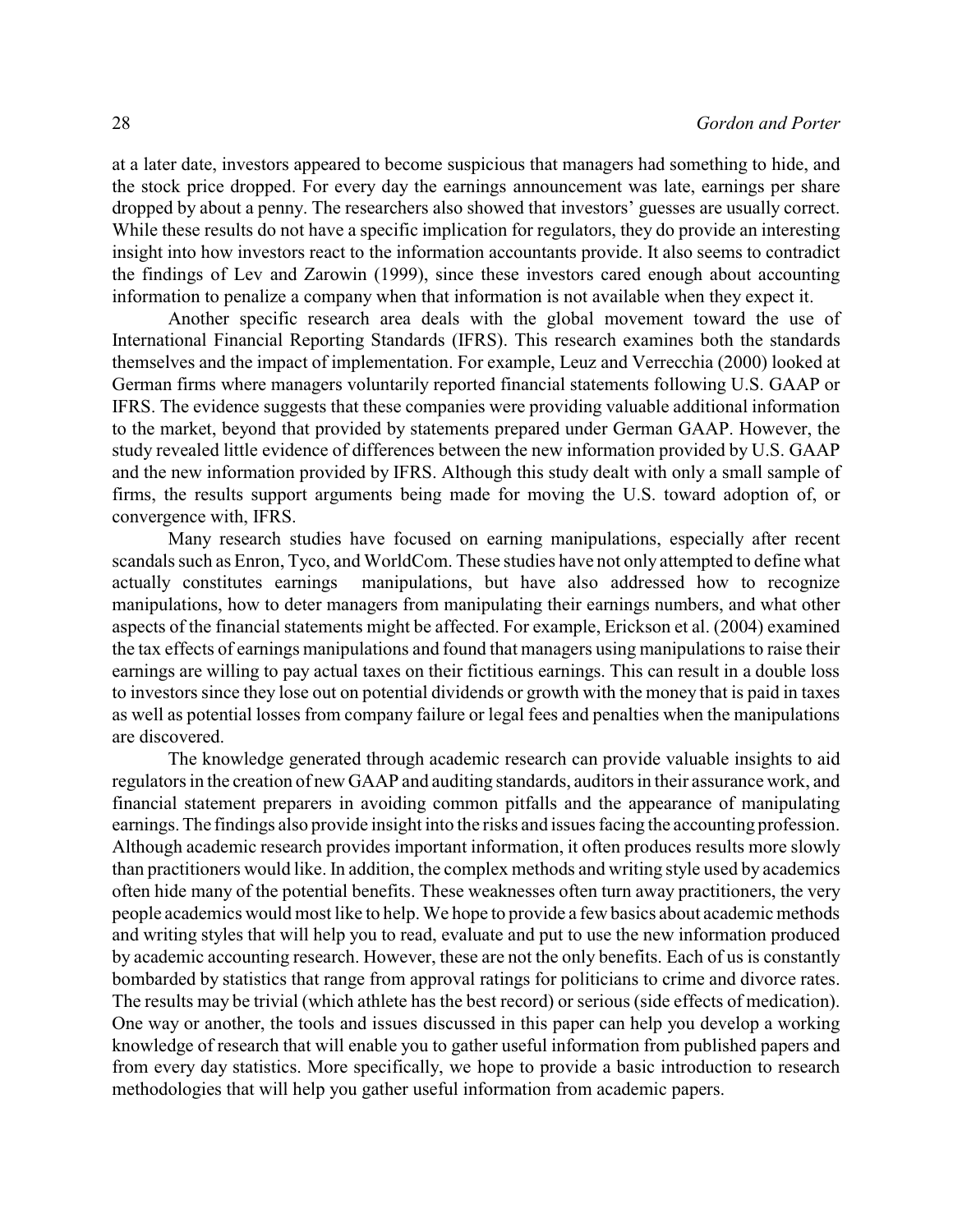# **CREATING NEW KNOWLEDGE - THE RESEARCH PROCESS The Scientific Method**

Advances in science are most often the result of a process called the scientific method [\(Figure](http://web.bryant.edu/~gpae/Vol6/Academic_Research/Figure1.pdf) [1](http://web.bryant.edu/~gpae/Vol6/Academic_Research/Figure1.pdf)). The process begins when a researcher observes a set of events and develops a theory, or explanation, of what might be causing those events. The researcher then tests the theory to see how well it explains observed events. To do this, he or she uses the theory to develop a hypothesis, or prediction, about what will happen in a particular situation. Next, he or she designs a set of tests to determine if the hypothesis is correct. Test results consistent with the prediction confirm the hypothesis and, thus, the theory. When the results are inconsistent with the hypothesis, the theory is 'disconfirmed.' The researcher must then decide whether the theory needs some fine-tuning or if it should be replaced by a different theory.

Because it is difficult to create one explanation that covers all of the observed events, the creation of a theory is usually a long and time-consuming process. The first step is usually the observation of an anomaly that existing theories do not explain or the observation of a pattern in what was thought to be a random set of events. While the researcher might spend some time trying to fit these new patterns into existing theories, true discovery really involves thinking about the pattern and what might be causing that pattern. However, it is not always necessary to start from scratch. Accounting researchers often use existing theories from psychology, economics, and other fields, with some minor adjustments, as the basis for new accounting theories.

The theory of earnings manipulation provides a good example of this adaptive process. The theory that managers will manipulate earnings to mislead investors is based on a well-established finance theory called agency theory. Agency theory suggests that managers (agents) act in their own self-interest and put their own goals ahead of the owners' goals. Since the owners (principals) are not in a position to observemanagers' actions, the resulting information asymmetry (agents knowing more than the owners) can be used to explain why techniques like audits and stock compensation plans are useful and why earnings manipulations occur. Although agency theory is a very broad, well-accepted theory, technically speaking, it is not an original theory either. It is derived from an economic theory called utility theory. Utility theory suggests that everyone wants to consume as much as they can for the lowest possible cost. In a way, agency theory is just one aspect of utility theory and the theory of earnings manipulations is one specific aspect of agency theory.

# **Background Research**

The researcher's first step after becoming interested in a theory is to take a real or virtual trip to the library to find out what aspects of the theory have already been tested. After all, it does not make sense to spend time re-inventing the wheel. If others have already tested a hypothesis, it is usually better to move on and test a new aspect of the theory. Library research will usually provide other information as well, such as whether alternative theories that make opposing predictions exist, and what types of tests have been used to investigate this and similar theories in the past. Perhaps most importantly, the researcher can also find out if the prior research has been consistent. In other words, does all of the published evidence support the theory or is there some disagreement? All of this information helps the researcher develop both a stronger hypothesis and a stronger set of tests for that hypothesis.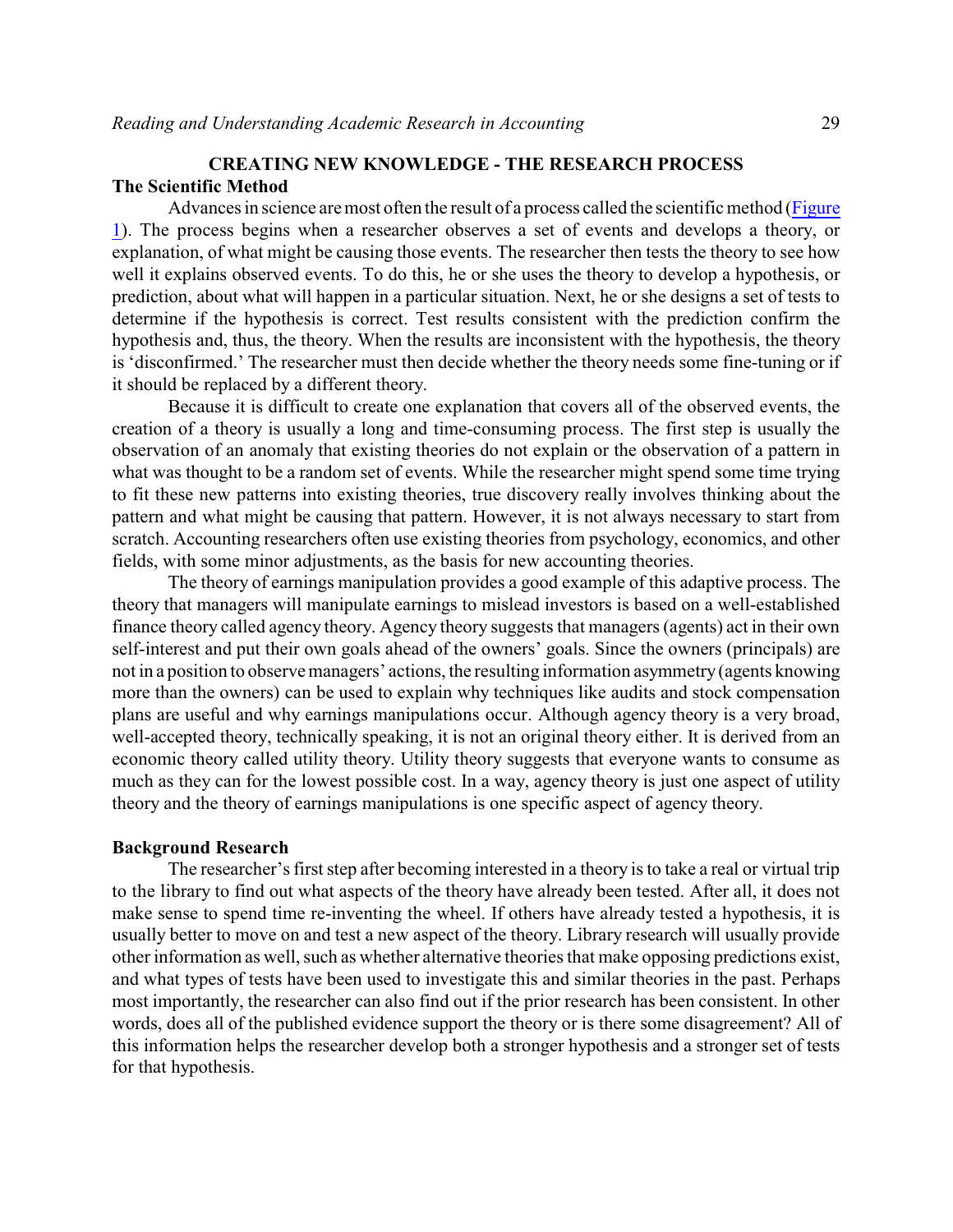If a researcher wants to study earnings management, a quick trip to the library would show that it has been the focus of many research studies. First, he or she would find that the original theory, agency theory, was developed in the finance literature by Jensen and Meckling (1976). After being used extensively in the finance literature, it was applied in accounting in various ways, including earnings management (Schipper, 1989). Next, the researcher would find many different papers examining how managers manipulate earnings, the appearance of the balance sheet, and other aspects of financial reporting intended to misrepresent performance (Kothari, 2001). To be interesting and useful, a new study would need to take into account all of the earlier research. For a topic like earnings management, the researcher may use tests similar to earlier studies but use a new time period, data source or perhaps a new statistical technique.

## **Developing a Hypothesis**

After examining the existing theories, hypotheses and tests in the literature, the researcher can then use the theory he or she has chosen to create a specific hypothesis. A good hypothesis will focus on a relatively untested aspect of the theory and make a specific prediction about what will happen when a specific set of conditions exist. Hirst and Hopkins (1998) illustrate this process. U.S. GAAP currently allows companies to present their comprehensive income information at the end of the Income Statement, in a separate Statement of Comprehensive Income, or as an addition to the Statement of Stockholders' equity.<sup>1</sup> Although the three formats all present the same information, Hirst and Hopkins observed that most U.S. companies choose to put the information in the Statement of Stockholders' Equity. After observing that the comprehensive income information is usually negative and that investors tend to focus their attention on the bottom line income numbers (Sloan, 1996), Hirst and Hopkins hypothesized that firms put comprehensive income in the Statement of Stockholders' Equity to hide the information from investors, a form of financial statement manipulation. Here is a hypothesis from their paper (Hirst and Hopkins, 1998. p. 58):

H1: The difference in analysts' stock price judgments when they value firms that do versus do not manage earnings will decrease as the clarity of disclosure of comprehensive income and its components increases.

At first glance, this seems complicated, but it is actually an example of a good hypothesis. First, it gives specific details of the sample they will actually test (financial analysts), what will be tested (analysts' stock price estimates for each format), and what the researchers expect to find (a smaller difference between estimated and actual stock prices when comprehensive income is presented more clearly). In addition, this hypothesis addresses an area of earnings management that had not been studied before (the comprehensive income disclosure format) and indicates its relationship to earnings management theory by suggesting that managers can hide negative information from their investors when the comprehensive income information is less transparent. Third, the hypothesis is general in scope since it applies to any type of firm. Fourth, the hypothesis

The IASB began requiring a statement of comprehensive income in 2009 (see *International Accounting Standard 1,* 1 *Presentation of Financial Statements*).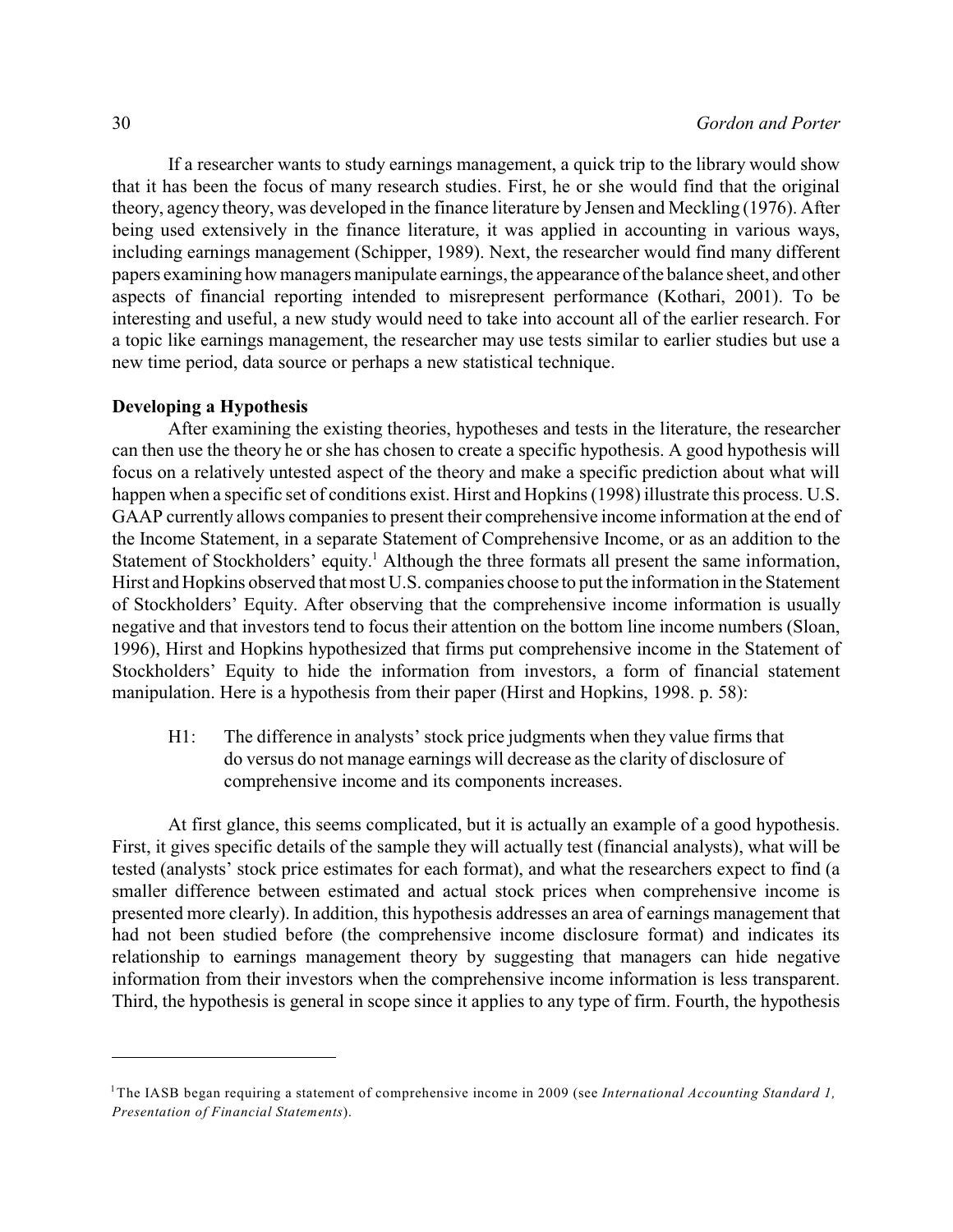is stated clearly. A good hypothesis will aim for the 'elegance of simplicity.' In other words, it should avoid overloading the reader with lots of extra detail and specific facts.

Finally, the topic of the hypothesis should be of interest, both to the researcher and to those who will read the study. In this case, the hypothesis is interesting to academics because it gives additional information about the forms of earnings management, and to auditors and investors because it provides a potential indicator that firms are trying to hide information. It should also be interesting to chief financial officers (CFOs) and controllers because it provides a way to signal that a firm is not hiding anything through choice of format. Finally, it is interesting to regulators, such as the IASB, because they do not want to develop standards that allow companies to hide useful information from their stakeholders. In this case, Hirst and Hopkins' results that investors do not use comprehensive income information correctly when it is placed in the Statement of Stockholders' Equity might have influenced the IASB's standard on comprehensive income, since their new standard only allows the two income statement formats (see IAS 1, ¶81).

## **Designing the Tests**

Once the researcher has determined the hypothesis, he or she can start identifying data sources and developing appropriate tests to examine that hypothesis. This process is usually one of the most time-consuming parts of doing research, since only a carefully constructed test will be empirically valid. Validity refers to how well the test actually addresses the research question, and ensuring validity is the most important part of designing the tests.

## *Internal and External Validity*

Internal validity, at the purest level, refers to how well the study captures a cause-and-effect relationship. For example, does presentation format cause analysts to make forecast errors in Hirst and Hopkins' (1998) study? Because of the large number of alternative factors that exist in real situations, only an experiment can be used to test a cause-and-effect relationship. An experiment sets up a carefully controlled situation that ensures that the cause being tested, and only that cause, influences the effect. Hirst and Hopkins asked a group of financial analysts to make a stock price judgment on a fictitious company using only their own experience and the information provided by the researchers. Since the analysts were randomlyassigned the format of comprehensive income they received and no other information was available to any of the analysts, differences in stock price judgments would only be caused by the comprehensive income format provided by the researchers. In experiments, academics refer to the different levels of the cause being tested (such as putting the comprehensive income information in a Statement of Comprehensive Income vs. a Statement of Stockholder's Equity) as manipulations or treatments. Other than the planned manipulations, everything experimental participants see and hear is exactly the same.

In a more general sense, internal validity refers to how well the study tests the relationship between events described by the hypothesis. All good studies, not just experiments, have some internal validity. Some studies look for relationships between variables instead of cause-and-effect relationships. In other words, they look for whether or not two variables covary or move together. These studies must still have some internal validity, but they cannot show a true cause-and-effect relationship. Still other studies test for differences between groups to understand (but not necessarily explain) what conditions exist in the real world, providing a foundation for later theory building.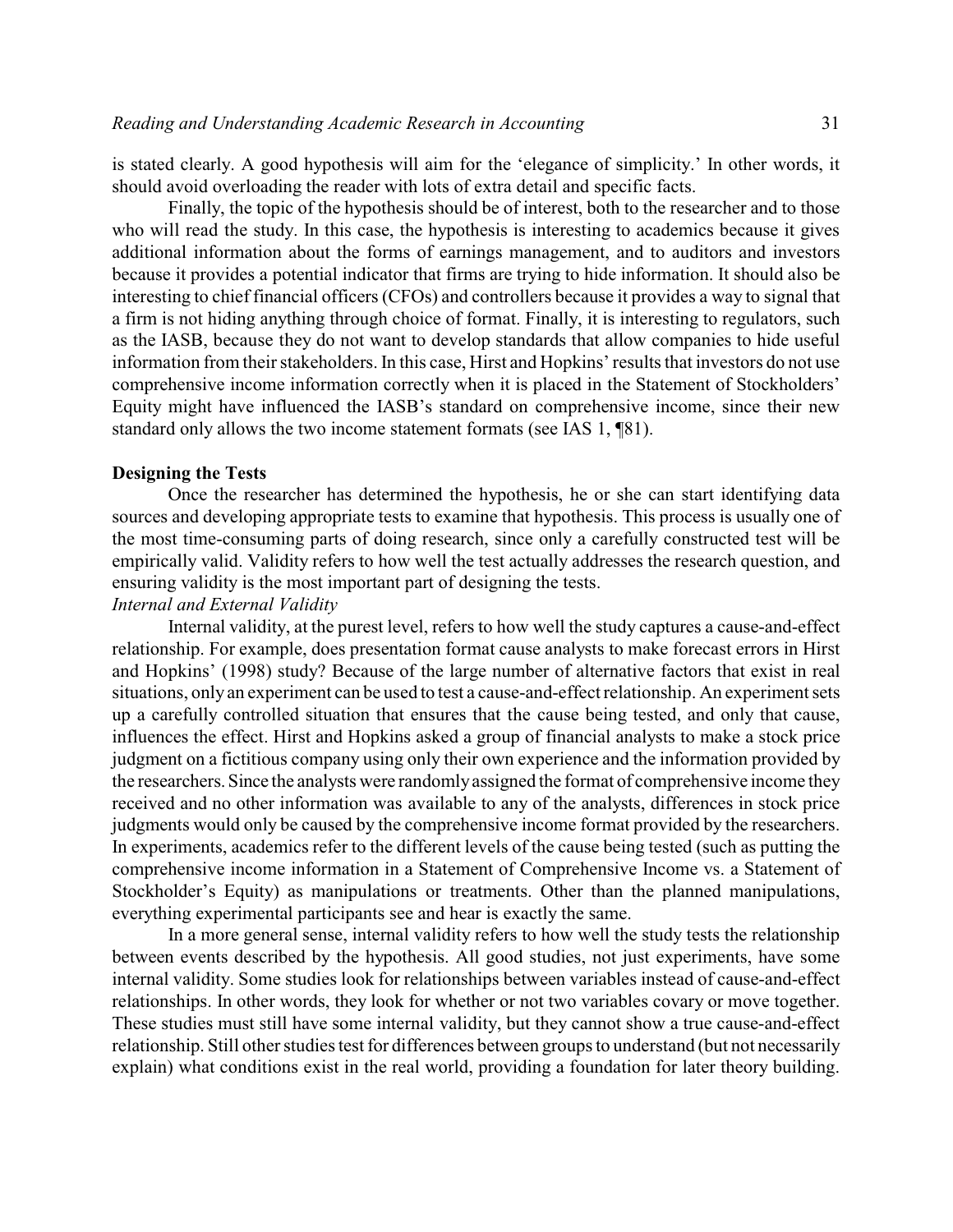Almost all research studies can be classified as either "true experiments," or as non-experiments or quasi-experiments.

Non-experiments are simple examinations of what currently exists. While they do not allow much control for internal validity, these discovery-type studies often provide some of the most interesting information. The simplest example of a non-experimental design is a survey. For example, a researcher could design a survey to ask a group of financial executives, auditors, and financial analysts whether the presentation of comprehensive income signals earnings management. This surveywould provide an interesting look at what professionals think about the presentation and usefulness of comprehensive income. However, with a survey there is no way of ensuring that the answers are true.<sup>2</sup> A recent study by Nelson et al.  $(2003)$  provides a good example of an interesting non-experiment. The researchers surveyed auditors about the types of earnings manipulations they had observed in actual financial statements. While the study does not address the causes of the manipulations or how the auditor found those manipulations, the list of documented manipulations can have important implications for regulators setting GAAP and auditing standards, for auditors considering what aspects of the financial statements to test for possible manipulation, and for firms wanting to avoid the appearance of manipulating earnings.

Quasi-experiments, on the other hand, provide some of the control of an experiment while still retaining the real world power of a non-experiment. Academics also refer to quasi-experiments as "natural experiments," since they occur when a group of individuals or companies self-select into different groups. Because the researcher does not control the selection process, the reader cannot be sure that some other event did not cause the choice that made the groups differ. This limits the internal validityof the study.In the comprehensive income example, managers decide for themselves how to present comprehensive income. Bymaking the choice, companies are naturally grouped into the different manipulation levels that Hirst and Hopkins (1998) artificially introduced in their experiment. In fact, a quasi-experiment by Lee et al. (2006) examines the comprehensive income format choice of a sample of publicly traded insurance firms. The researchers find evidence that insurers with a tendency to manage earnings in other ways or that have poor disclosure quality are more likely to put their comprehensive income information in the statement of stockholders' equity. With a quasi-experiment, the researchers could not be sure that the choice of format was intended as earnings management. However, the finding still suggests that regulators might want to consider requiring a standard format.

Because non-experiments and quasi-experiments use real world data, theytend to have higher levels of external validity. External validity refers to how well the results from a study can be applied to other settings, such as a specific client or to other investors. While most researchers agree that internal validity is the most important aspect of a study, external validity runs a close second. If the cause-and-effect relationship occurs only in a laboratory, it may be interesting, but not really

 $2$  With a simple multiple-choice question like 'Which of the following presentations does your company use for comprehensive income?' there is not much risk that survey participants would lie. However, if asked why their companies use a particular method, they might not be in a position to know the real reason or they might choose to provide a socially or professionally acceptable answer rather than the real one. In other situations, such as asking whether or not a firm manipulates its earnings, it is possible or even likely that the managers will lie or not respond to the survey.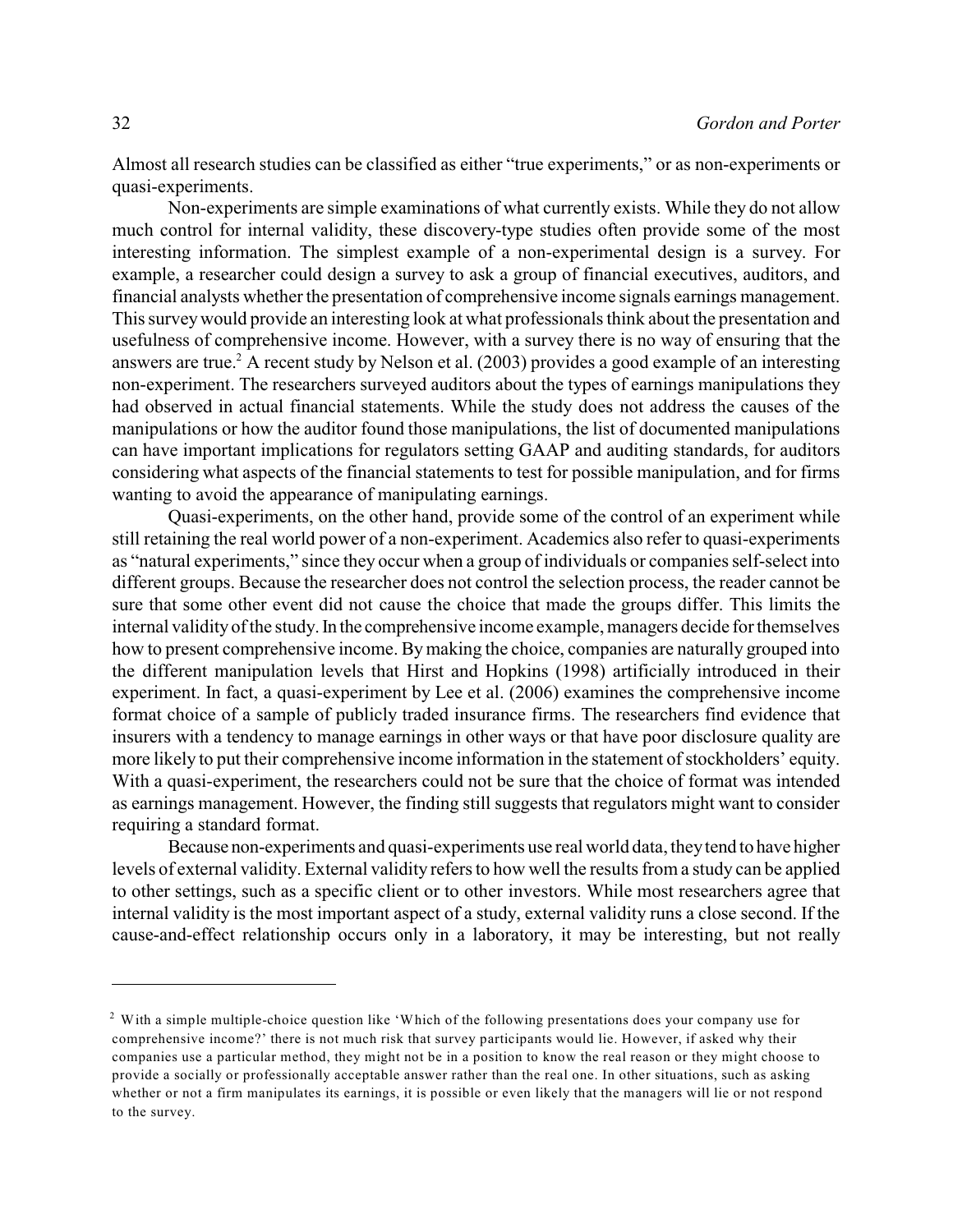important to practice. For an applied science, like accounting, external validity makes the results of a study useful. Thus, a good study needs to have internal validity to show that the relationship being tested really occurs and external validity to show that the relationship being tested occurs in natural or real world settings.

After defining his or her hypothesis, the researcher needs to decide which type of study to perform. In accounting, a quasi-experiment is probably the most frequent research design, although 'true' experiments and non-experiments are also used. Using a quasi-experiment, however, allows the researcher to achieve acceptable levels of internal validity to satisfy the academic audience and high enough levels of external validity to ensure that the findings are applicable to practice. The choice for a particular study is usually a tradeoff between internal and external validity goals for the hypothesis. Over time, researchers may use all three of the research designs to study a theory. Because of the tradeoff between internal and external validity in each category, it is only through this combination of evidence from all three designs that a theory can be confirmed or disconfirmed. [Figure 2](http://web.bryant.edu/~gpae/Vol6/Academic_Research/Figure2.pdf) provides a flowchart identifying the different categories of research design.

#### *Construct Validity and Defining Variables*

Once the researcher has determined the category of study that best matches the hypothesis, he or she must define the events and conditions that will be measured. This leads to another validity issue: construct validity. Construct validity refers to how well the variables used in a study capture the ideas and events in the hypothesis. Variables are the events and conditions that will actually be measured in a study. In some cases, the variables can be easily observed, such as net income or dividends. In other situations, the variables can be almost impossible to observe, such as managers' intentions or an individual's natural ability. In a given study, the event of interest is known as the dependent variable and the cause being tested as the independent variable. Most studies will also include a number of control variables – other variables that may be associated with alternative explanations for changes in the dependent variable. The careful use of control variables can greatly improve the study's internal validity. Examples of control variables include the size of a firm, the composition of the board of directors, the type of audit firm (large or small) that performs the audit, and risk characteristics of the industry.

In the example of an experiment described previously, Hirst and Hopkins wanted to test how the comprehensive income disclosure format (the independent variable) affected analysts'stock price estimates (the dependent variable). However, the comprehensive income disclosure format is not the only thing that affects a stock price estimate. Some of the possible control variables include the rest of the financial statement information, the strength of the economy, the performance of competitors, new rules and regulations, news reports, auditor reports, and the management's letters. In a quasiexperiment, the researcher adds as many control variables as he or she can, but it is impossible to control for everything. By running an experiment, however, Hirst and Hopkins were able to control all of the information that their participants received, thereby eliminating the alternative effects previously mentioned, as well as many others, without having to include large numbers of control variables in their statistical tests. In contrast, the quasi-experiment byLee et al. (2006) had to include a number of control variables such as the size of the firm, profitability, use of an international auditing firm (e.g. KPMG or PWC), the volatility of comprehensive income, a financial quality rating, the number of analysts following the firm, and the daily bid-ask spread. And even with all of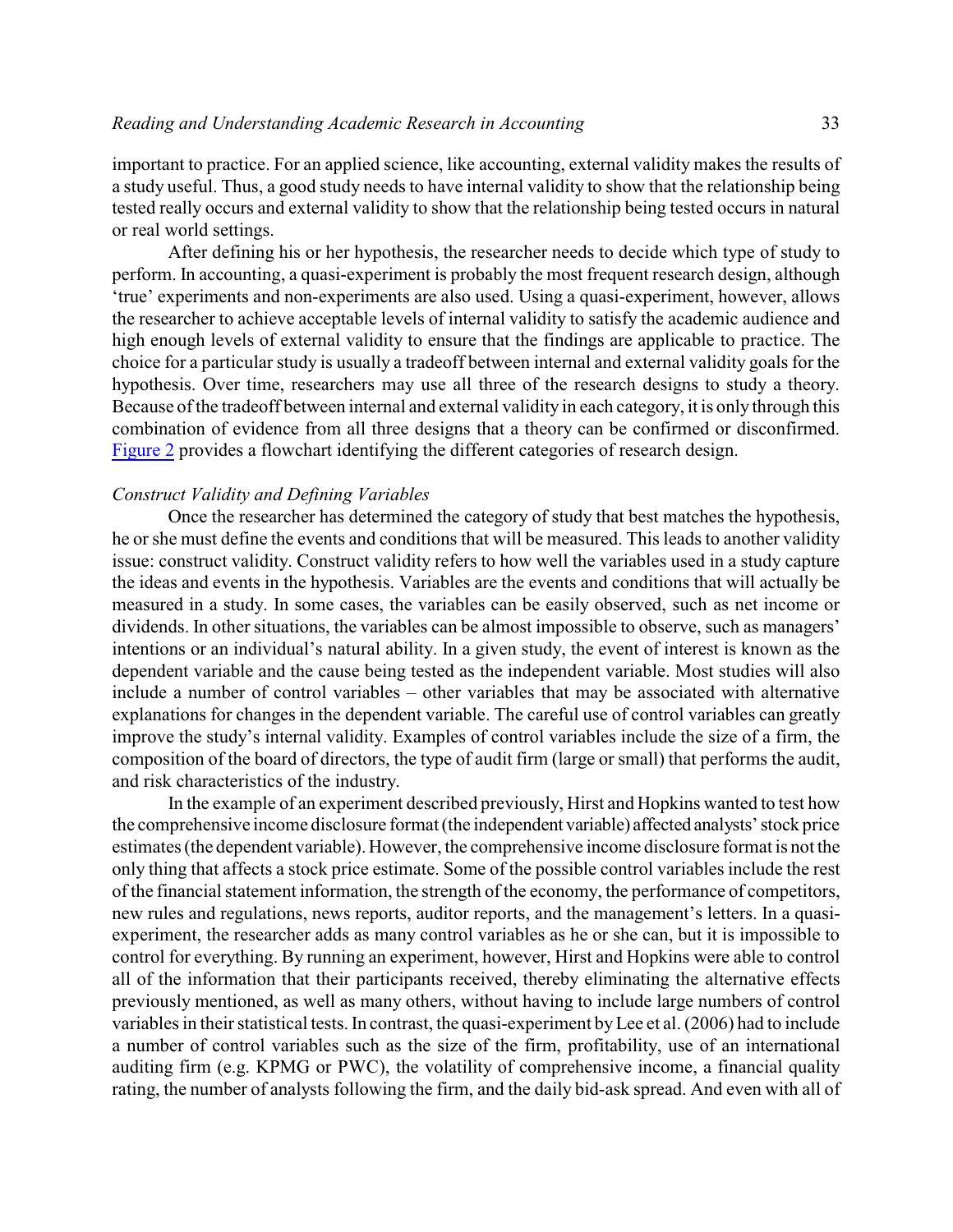these control variables, they still could not be sure that the choice of comprehensive income format was a form of earnings management. It could have just been easier for the accountant or they could have flipped a coin. No matter how involved the statistical method, the researcher using a quasiexperiment can never be sure that an important variable was not omitted.

While all researchers must carefully consider what variables will be included in their study, researchers using hard to obtain or hard to measure variables must be especially careful. Researchers often use surrogate variables to substitute for hard-to-collect data. For example, debt covenants may prevent certain actions by managers such as paying dividends. It is both time consuming and expensive to examine all of a company's debt instruments, to identify a list of debt covenants, and then to check whether any of those covenants have been violated. Instead, a researcher might choose to use the debt to equity ratio as a surrogate to indicate how close a company is to violating its debt covenants, assuming that companies with high debt to equity ratios are closer to violating their covenants than companies with smaller ratios. When a surrogate variable is used to measure something else, the logic behind the selection should be sound and well documented by the researcher. In this case, the logic behind using the debt to equity ratio as a surrogate is that companies with little debt will probably not be close to violating any debt covenants they might have.

The most challenging situation for researchers is when the desired variable is not just hard-tocollect but unobservable (such as management intent or need for achievement). For example, a researcher might use a bonus contract as a surrogate measure for managers' intentions. Since managers probablywant to get the largest bonus possible, the researcher assumes that their intention would be to maximize earnings resulting in the desired bonus. An alternative hypothesis might be that managers with a high need for achievement would also work hard to maximize earnings. The difficulty lies in the fact that managers have incentives (like taxes, audit results, or regulatory scrutiny) other than maximizing their bonus. Unobservable variables like intentions and personality are referred to as constructs, and the question is whether the chosen surrogates capture or measure the constructs appropriately. Evaluating construct validity is very challenging when it comes to unobservable variables. Researchers are sometimes reduced to making sure the surrogate seems plausible or has face validity. A study that otherwise has good internal and external validity will be less reliable if one or more variables lack construct validity.

## **Sample Selection**

Once the researcher has decided on the type of study to perform and the variables to be included, he or she can begin gathering the necessary data. The first step in gathering data is to determine the population. The population is made up of all of the entities, firms, or individuals of interest to the current hypothesis. In the case of Hirst and Hopkins (1998), the population was comprised of all analysts working in U.S. stock markets. Usually, however, it is not practical to study the entire population.<sup>3</sup> For example, imagine how difficult it would be to get a survey completed by all of the investors in the U.S. stock markets or by all of the managers of all of the companies that follow U.S. GAAP. Since studying the full population is impractical in most cases, the researcher

<sup>&</sup>lt;sup>3</sup> Some studies do allow researchers to gather the full population. For example, if an accounting firm wanted to learn the reaction of the partners to a proposed company policy, it would be possible to survey the full population.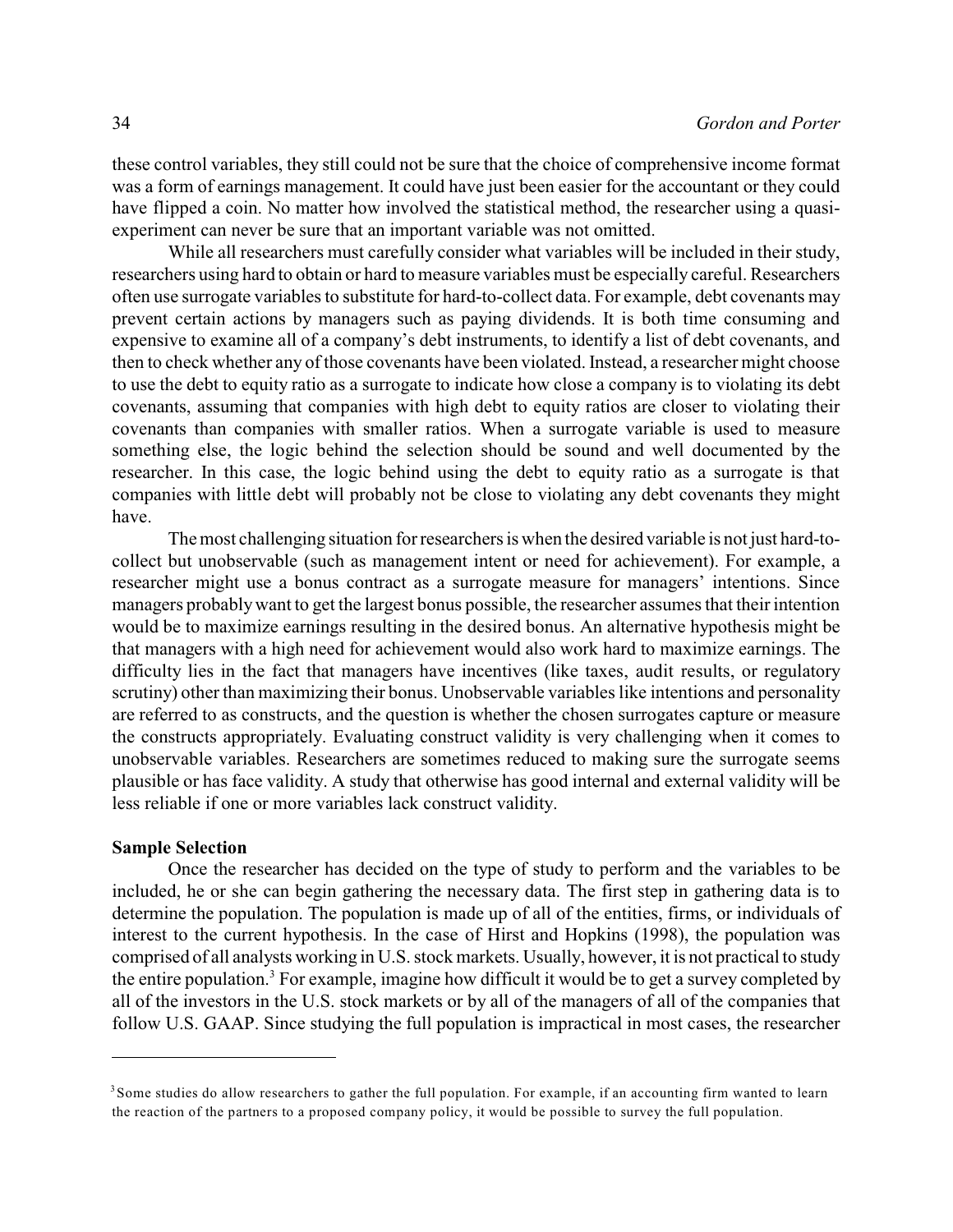will instead draw a sample, or subsection of the population. He or she will then perform the tests on the sample and use statistical assumptions to apply those results to the entire population.

While not as difficult as gathering the entire population, gathering a sample still requires careful thought and, usually, a great deal of effort. The best way to gather this sample is to use random selection. In this process, the researcher randomly selects individuals or firms from a list of the population. He or she will then try to convince those individuals or firms chosen to participate in the experiment or to provide the information needed. The objective of a random sample is to make sure that every observation in the population has an equal chance of being selected. When only a few individuals or firms from a sample agree to participate, it is possible that those who refused are systematically different from the participants. This possibility is called nonresponse bias. This problem is almost always mentioned as a limitation in survey research.

Although random samples are considered to be the best, nonrandom samples are often used. In many cases, researchers are forced to use nonrandom samples because the preparers, auditors, and users of accounting information have concerns about confidentiality or little incentive to spend time on a survey or experiment that does not offer any immediate rewards. Even the participants in experiments rarely come from a random sample of the population. For example, Hirst and Hopkins used a nonrandom or 'convenience' sample of financial analysts willing to participate in their study. While this sample was easier to get than a true random sample of all analysts, they came from only one group of analysts. Do results from this study, then, truly represent the population of all analysts? In other words, can the results be generalized to the population? Without a random sample, there is no way to know. The difficulty in getting people to participate in research studies is another reason whyquasi-experiments, which pull data from existing historical databases, are popular in accounting. Unfortunately, using a nonrandom sample weakens the external validity of a study, since the sample will probably not represent the entire population.

The final decision in creating a sample is determining how many observations need to be gathered. To keep the costs of research down, the researcher will not want to spend time and money collecting more observations than necessary. However, if too few observations are collected, the researcher will be unable to run the statistical analyses. As a general rule, bigger samples are usually better, since they will give a better indication of how the population would react in the situation. On the other hand, some statistical tests get skewed if too many observations are used and almost anything is "statistically significant" even if the effect is very small. For most types of analysis, the necessary sample size can be determined using well-developed statistical techniques. A basic rule is at least ten observations are needed for each different independent or control variable with an absolute minimum of 100 observations (Cohen, 1990).

## **Finishing a Study**

Once the researcher has developed the hypotheses, designed the tests, selected the sample, and collected the data, he or she is finally ready to perform the tests and examine the results. Statistical tests are used to compare the actual results from the collected data with the predicted results of the hypotheses. Typically, a study has one or two primary tests and several additional tests or statistical methods that are used to confirm the primary results. This process is called sensitivity analysis. The entire research process, from theory to results, is then written into a paper and submitted to an academic journal.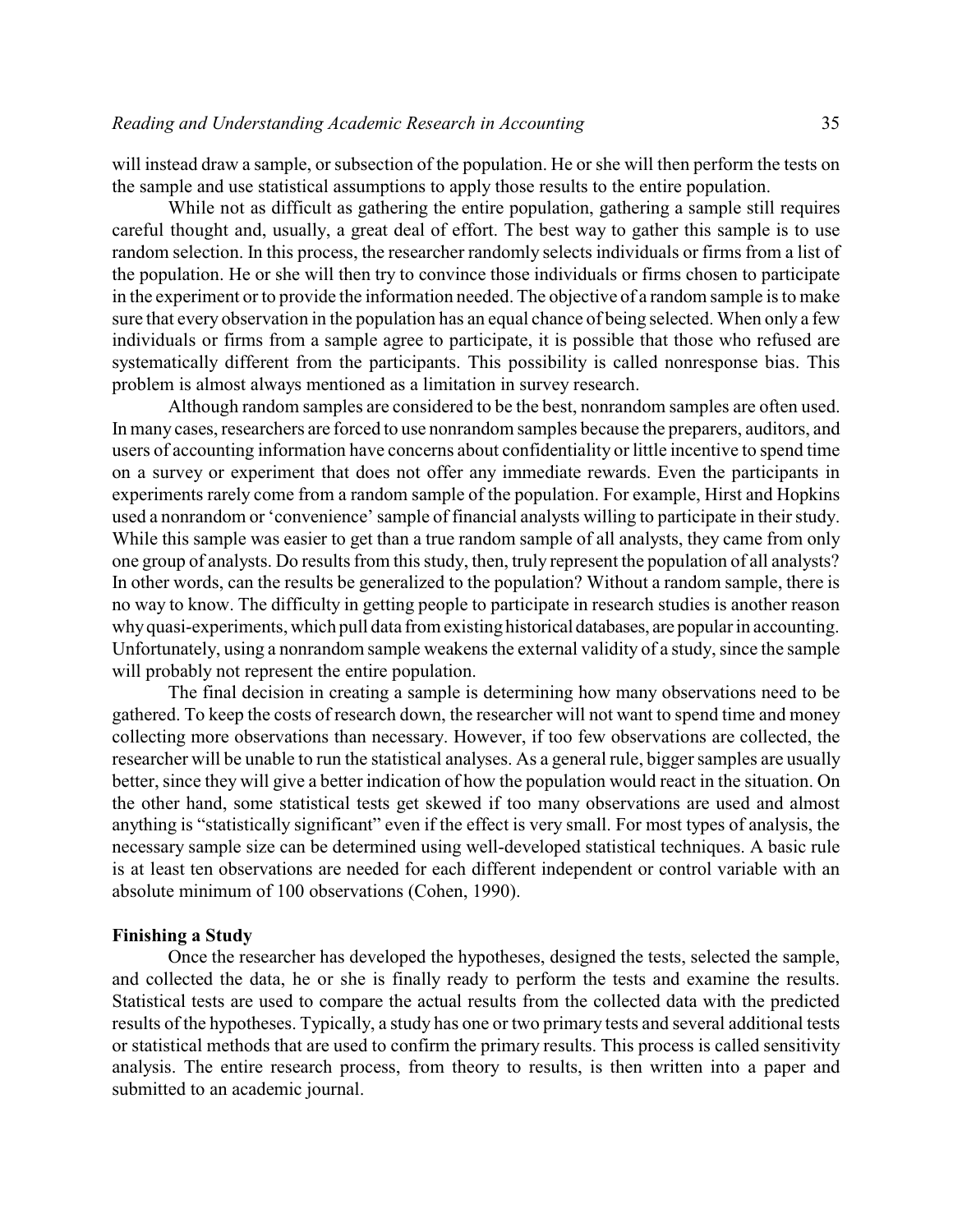The journal editor will generally send the paper to two or more other researchers for a thorough review. The reviewers, usually experts in the area, will critically evaluate the paper. They will question everything the researcher has done, compare it to existing research, and challenge all of the design choices that were made. After reading and critiquing the paper and the research, the reviewers will then write a set of suggestions for improving the paper that are sent back to the editor. Using these reviews, the editor then decides to accept the paper with minor revisions, reject the paper, or to ask for a major revision and another submission. The author then gets a letter from the editor with the editor's decision and copies of the reviewers' comments.

Papers are rarely accepted as submitted. Instead, most researchers are required to respond to all of the reviewers' suggestions before the paper is published. When it is returned to the journal, the paper is usually subjected to the same lengthy review process a second time. Often a researcher must go through several iterations of this process before his or her study is finally published. Because of this lengthy process, the paper that is finally published is generally greatly improved from the original submission. Incidentally, neither the researchers nor the reviewers are paid for the work that they put into a project. The rewards are intangible, although they can have a tangible impact on the researcher's career, since many colleges and universities will only retain professors who successfully publish his or her research.

#### **Summary**

In this section we discussed the process used by academic researchers to create their papers. First, we discussed the scientific method and the creation of theories. Next, we discussed how a good researcher will develop his or her hypothesis after carefully reading the prior literature in the area. Then, we discussed how a researcher must decide on the category of study that best fits his or her hypothesis—an experiment, a non-experiment, or a quasi-experiment—and the tradeoffs between external and internal validity that must be carefully considered in making this decision. We also discussed the creation of the variables used in the study, the sample selection process, and the impact of those decisions on the internal, external, and construct validity of the paper. Finally, we discussed the process of finishing a paper and getting it published.

## **READING A RESEARCH PAPER**

Now that we have discussed what is involved in the research process, we will provide techniques that can be used to efficiently and effectively obtain useful information from a published paper. Fortunately, research papers in accounting typically follow a standard pattern which makes it easy to find the most important aspects of a study and read them first. Each paper begins with an abstract and an introduction which summarize the important points of the paper. In addition, each paper ends with a conclusion or final comments section that reemphasizes those aspects of the study that the researcher feels are most important. Although readers tend to start at the beginning of an article and read straight through to the end, the best way to read an academic research paperis to start with the abstract, the introduction, and the conclusion sections. Table 1 provides a summary of our suggestions for reading an academic paper.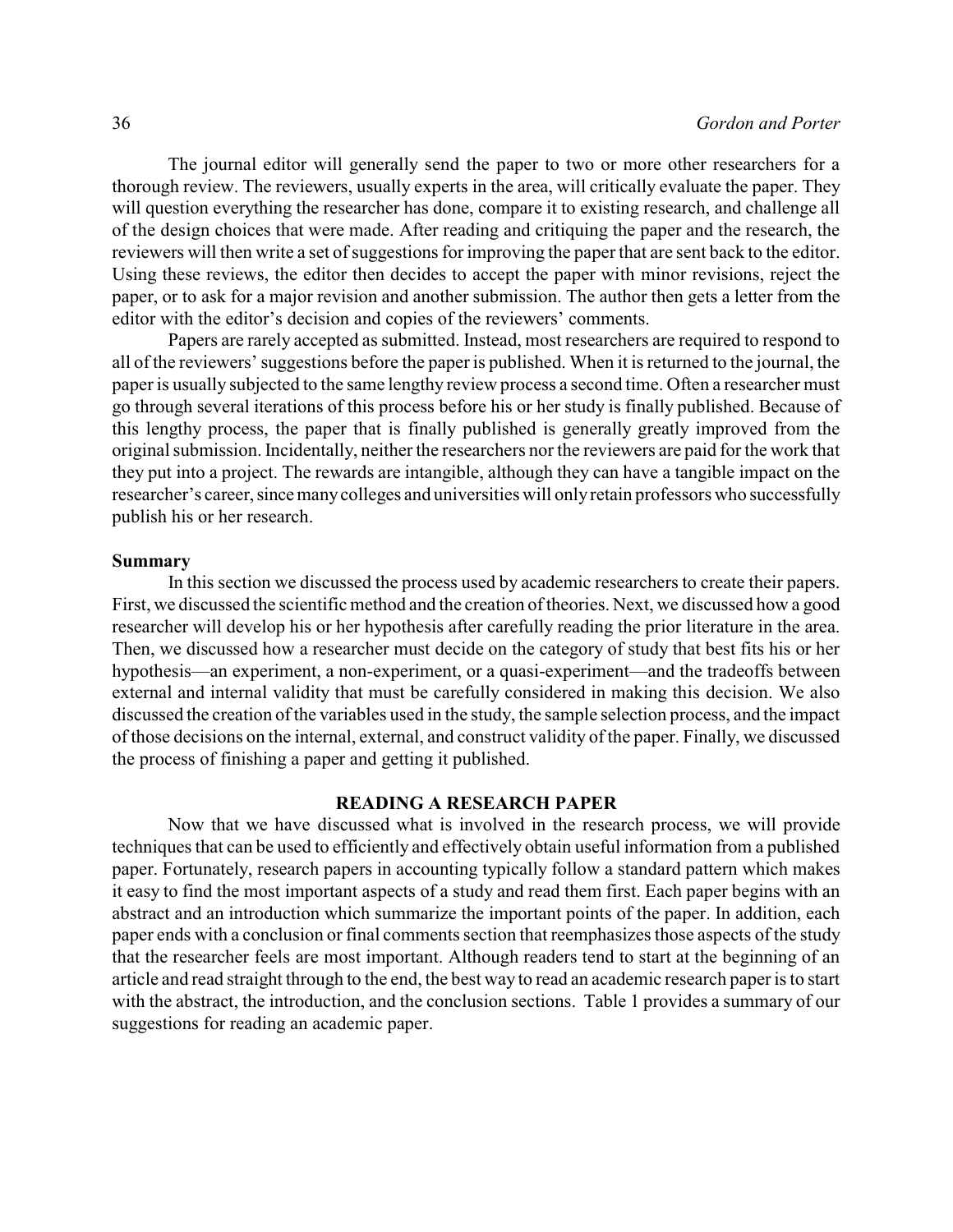# **TABLE 1 Hints for Reading an Academic Paper**

- 1. Read the abstract, introduction and conclusion to determine the question being asked and why that question is important.
- 2. Decide whether the question is interesting or important.
- 3. Make note of the important aspects of the paper (research question, method, etc.) for reference while reading the rest of the paper.
- 4. Read the literature review and examine the bibliography to determine the position of the paper.
- 5. Read the sample selection, method, and results sections of the paper to determine its validity:
	- a. What category of study is it?
	- b. If it is an experiment, what steps did the researcher take to improve external validity?
	- c. If it is a quasi- or non-experiment, what steps did the researcher take to improve internal validity?
	- d. Did the researcher carefully design the study to capitalize on the natural strengths of the category of study?
	- e. Do the variables really capture the constructs the researcher claims they capture? Is there a more appropriate variable?
	- f. What limitations does the researcher point out?
- 6. After assessing validity, consider the conclusions made by the researcher.
	- a. Examine the results of the primary test. Are the results consistent with the researcher's explanation?
	- b. Are the stated conclusions consistent with the results? Does the narrative discussion make unjustified claims about the usefulness of the study?

# **Getting an Overview**

It may help to ask some basic questions and make notes of the answers to help understand the paper. First, what is the main question the paper is trying to answer and why does the researcher feel the answer to this question is important? One should also consider whether this question is interesting. Keep an open mind when making this decision. Most of us have a natural tendency to focus on our own area of accounting expertise, but we should not automatically discard papers in different areas. Papers will be interesting because of their potential impact on the profession, because they provide insights on an aspect of accounting that can be applied to other areas, or because they are simply interesting issues.

Assuming the paper seems to be useful or interesting, what do the authors have to say about their methods and the limitations to those methods in their introduction and conclusion? Since the remaining sections of the paper will be full of technical statistical terms, academic jargon, and discussions of the researcher's choices, it is useful to gather some basic details in these summary sections that can later be used as reference points. Make a note about anything that is of concern. For example, if you are not comfortable with an assumption the researcher has made or if you do not understand a point, write it down. While reading the remainder of the paper, try to evaluate the claims of the researcher. If the sample selection or variables being used do not make sense, then there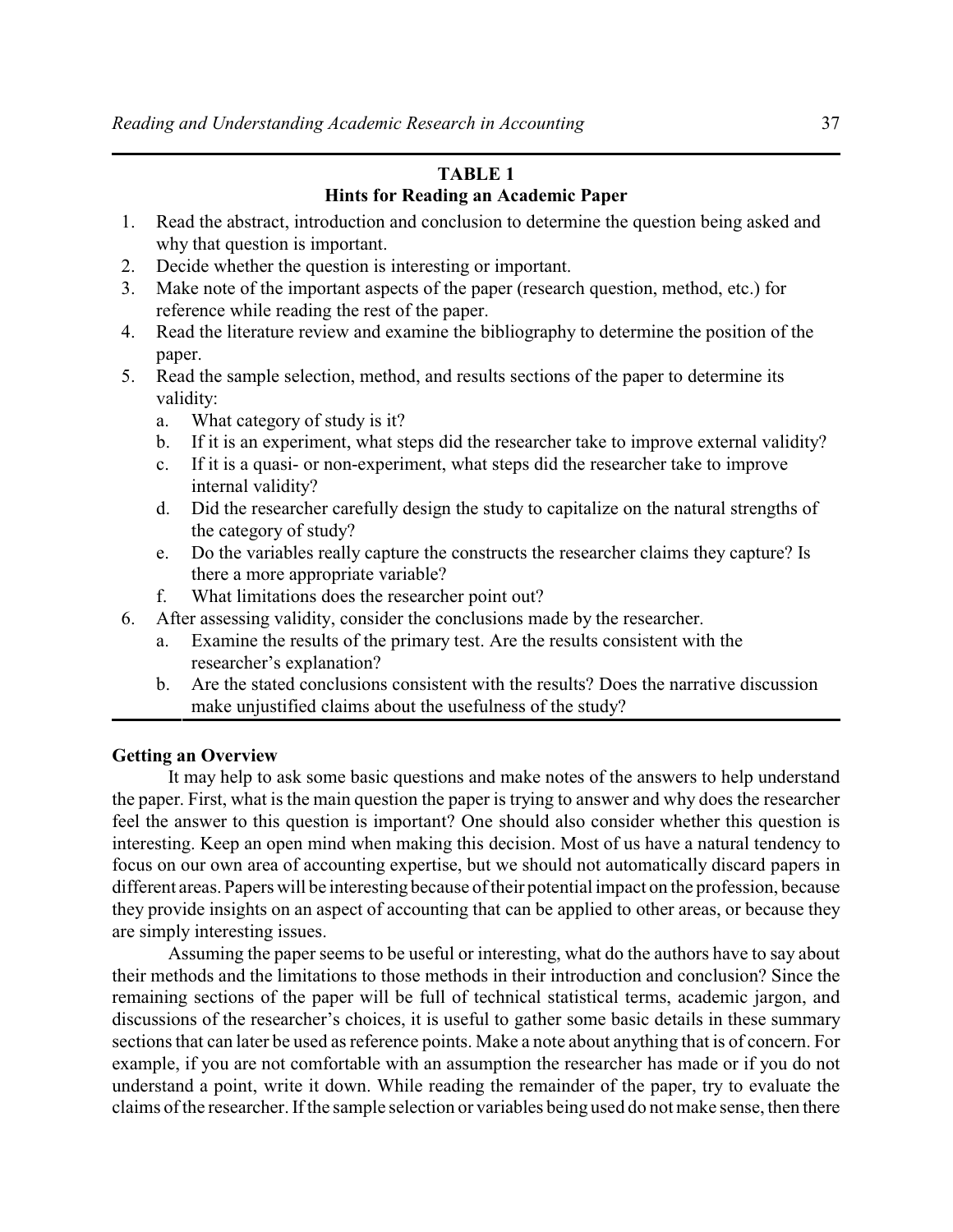probably is something to wonder about. Just because a paper gets published does not mean that it is perfect. One researcher describes this process as 'a good sense of smell.' If something smells a bit rotten, it probably is. If the issue is not addressed satisfactorily in the paper, one can decide later whether to believe some of the conclusions of the paper or to find other papers on the topic

# **Locating the Paper on the Tree of Knowledge**

With a good feel for the topic of the paper and a general outline of the research method, the next step is to get a sense of its position in the literature. This step will provide some important background that will help in judging the paper's conclusions, so it is usually worth at least a little time. There are two ways to get a feel for the position of a paper. The first is to look at the bibliography length. Longer bibliographies usually indicate a more mature theory with more developed tests and hypotheses. Shorter bibliographies, on the other hand, often indicate development of a newer theory. One can also get a feel for the position of the paper by reading through the literature review or hypothesis development section, which typically appears immediately after the introduction. Surprisingly, review sections with more detailed descriptions of the theory and the evidence surrounding it may indicate a less developed theory. A literature review consisting largely of lists of other studies is often a sign of a mature theory, as will be discussed below. As a general rule, newer theories usually have the broadest, most interesting questions for a general audience. However, they also have more validity issues. As a theory becomes more developed, the hypotheses become more refined. This leads to narrow questions that are more interesting for practitioners and researchers that focus in that area. While the appeal of the study might not be as broad, these papers usually have stronger internal and external validity. In addition, they usually use methods and constructs that have been refined and accepted.

One difficulty with papers investigating more established theories is the limited publication space in most academic journals. Because of this limitation, the literature review sections in these papers are often abridged to save space. They start to resemble lists of paper summaries rather than a true discussion of the prior literature. Since academic papers are typically written by researchers for other researchers, authors of papers based on older theories often assume that readers have read much of the prior research in the area and therefore have a working knowledge of the most common tests and constructs. If you find the topic interesting, you may need to read some of the earlier studies to get a feel for the questions that have already been asked, what the answers to those questions were, what tests were used, and what the terminology means.

## **Assessing Research Design and Validity**

All of the preliminary reading that has been done up to this point provides an important foundation for the most important step in reading an academic paper: deciding whether or not to believe the researcher's conclusions. In other words, the final step is determining the validity of the paper. While this is the most important step, it will also be the most difficult. To effectively do this, it is usually best to think about the three aspects of validity discussed earlier: internal, external, and construct. Keep in mind that no research studywill be perfect. It is the slow accumulation of research results that advances accounting knowledge and overcomes the weaknesses in any individual study.

For a beginning reader of academic research, it is probably easier to think about each of the validity issues individually. To do so, one should read the heart of the paper: the sample selection,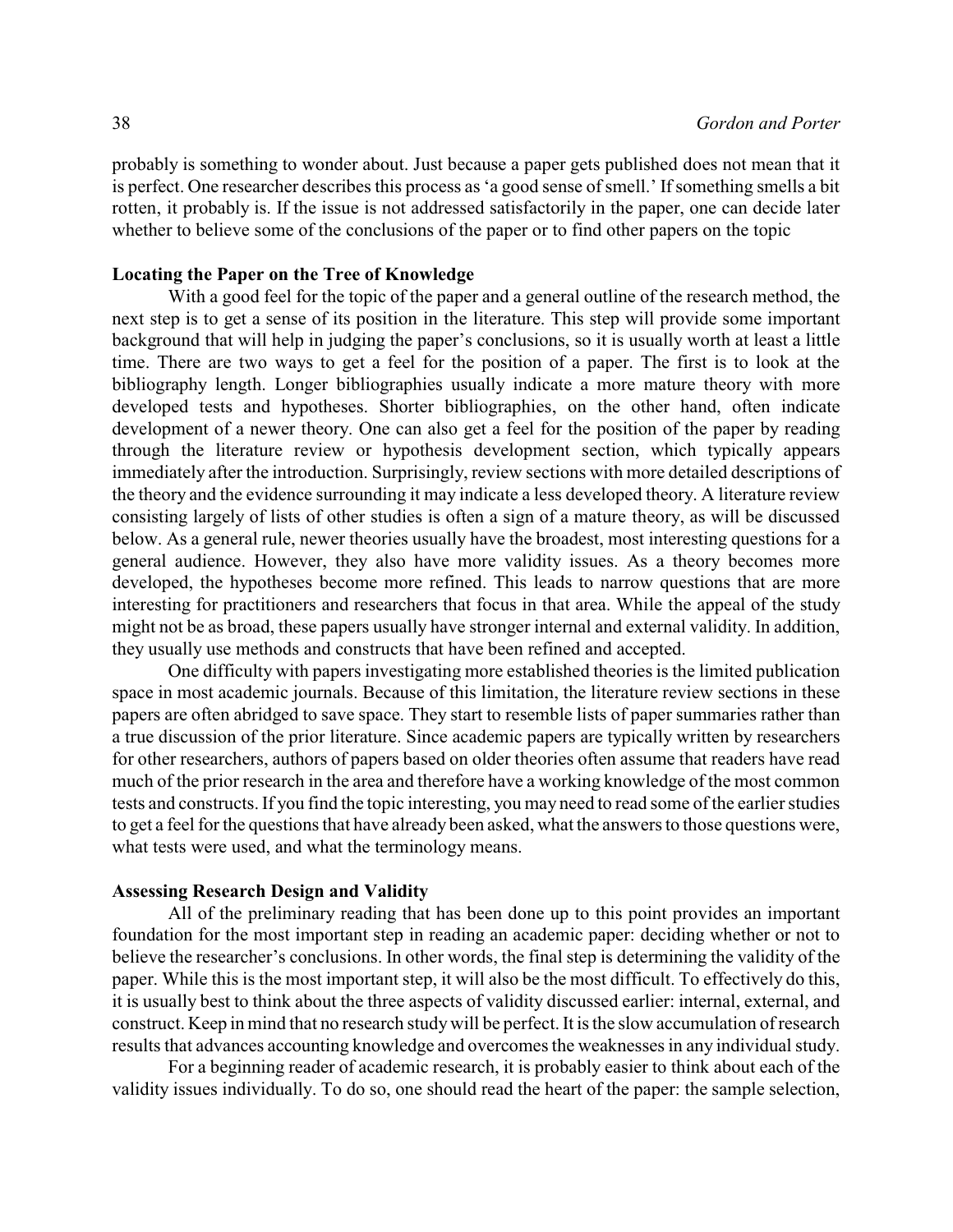method, and analysis or results sections, which normally appear in that order after the literature review section. Before getting started, it is important to ensure that the question the researcher is trying to answer, the reason for asking the question, and what the author states as the conclusion are understood. Keep your notes handy for reference while reading. This will help to avoid getting lost in the technical details. Next, identify the type of study (experiment, non-experiment or quasiexperiment), if it has not already been determined.

When assessing the internal and external validity of the study, remember that it is difficult, if not impossible, to have high levels of both internal and external validity in one study. Experiments usually have high internal validity because of the level of control allowed but low external validity because of those same extensive controls. In Hirst and Hopkins (1998), for example, the participants in the experiment received a simplified set of financial statements with no notes. They did not have any information about prior years, other analysts' reports, past stock price movements, the economy, or the firms' competitors. This simplification was necessary for the researchers to get a clear picture of how comprehensive income format affects investors' decisions, but it is possible that their results will not hold in a real world setting. It could be that comprehensive income format is very important in the simplified setting of Hirst and Hopkins' experiment but does not matter to investors when they have the rest of their normal information set with which to work. If the study is an experiment, look for any aspects the researcher included to improve the external validity. These could include an exceptional group of participants who strongly represent the population, a task that closely matches a task the participants would normally perform, or even a small real world sample gathered in addition to the main experimental test. Researchers may also include a discussion of manipulation checks, but these are usually more important for evaluating internal validity.

Just because a study is an experiment does not mean that it has good internal validity. Consider all the possible causes for the event being studied. Then, while reading the researcher's description of the experiment, think about whether or not the experiment's design eliminates the alternative explanations. Keep in mind that many alternative causes, such as natural ability or having a good day, are eliminated byrandom assignment. Note that there is a difference between the random selection of a sample and random assignment. Random selection refers to the way the participants were selected to participate in the experiment and serves to improve external validity. Random assignment, on the other hand, refers to randomly assigning each participant to the manipulations of the study. According to statistical theory, the use of random assignment will eliminate unintended differences between groups, since each group should look much the same as the other groups. This leads to higher levels of internal validity and is one of the principal strengths of an experiment. In their study, Hirst and Hopkins (1998) randomly assigned their analyst participants to the three types of comprehensive income format. By doing so, they eliminated the effects of age, experience, raw talent, education, and other personal issues of the analysts since equal proportions of those qualities should be found in each of the manipulation groups.

While reading the description of the experiment, see if the test used a control group. A control group is a group of participants who do not receive any manipulations. In Hirst and Hopkins (1998), a control group would have been a group of analysts who assessed stock price using all of the information except comprehensive income, since that information would have been omitted from their packet. The use of a control group allows researchers to test whether the manipulations have an affect. If Hirst and Hopkins had found evidence that the stock price from a control group was the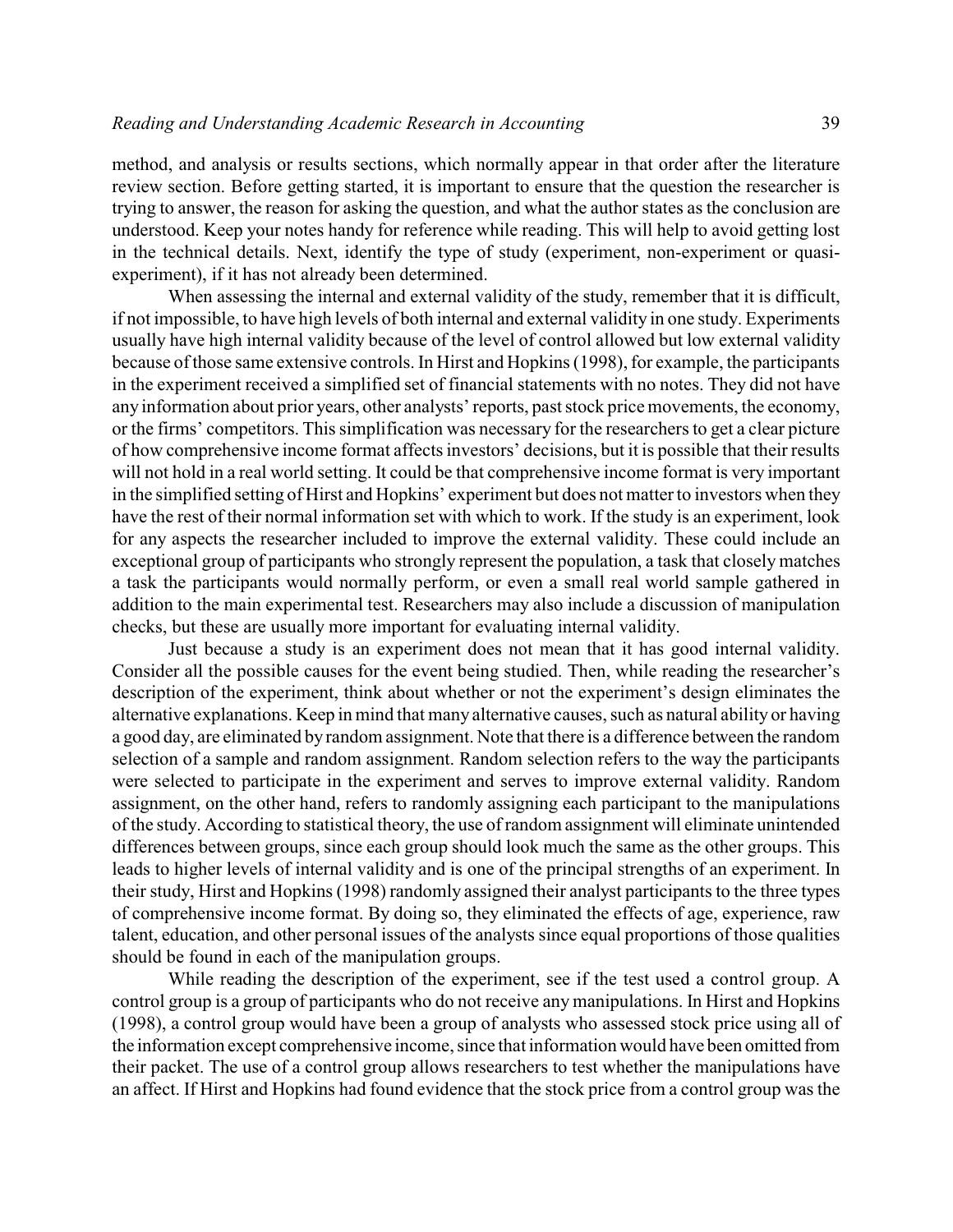same as the stock price for the other three groups (the three manipulations of the comprehensive income format), then the conclusion would have been that comprehensive income did not have any effect on analysts.

Quasi-experiments and non-experiments usually have high external validity because of their larger sample sizes and the use of actual events but low internal validity because it is difficult to show a true cause-and-effect relationship. If the study is a non-experiment or quasi-experiment, look for anyaspects the researcher included to improve internal validity. These could include an extensive group of control variables, a reduced sample size to eliminate observations associated with the event for reasons other than the hypothesized cause, or from the use of several alternative statistical tests. Usually the sensitivity analysis, or additional testing, is typically found in a special section towards the end of the paper.

Just because quasi- and non-experiments use real-world data does not necessarily mean that they have high levels of external validity. As with an experiment, they must be performed correctly to capitalize on their natural strengths. Spend some time looking at the sample selection section. Since the most powerful aspect of these studies is their real world data, this section becomes the easiest way to judge how externally valid the study's results will be. Consider the following questions while reading through this section: Is the sample period appropriate for the question being tested? Does the sample seem like a good subset of the population in which the researcher claims to be interested? Are there enough observations in the sample to make the results applicable to the entire population? While considering these questions, keep in mind that studies drawing random samples from the population of interest have more external validity than studies using nonrandom samples.<sup>4</sup> As an example, Lee et al.  $(2006)$  examined the comprehensive income format of 82 publicly traded insurance firms from 1994-2001. While this study is interesting because it provides evidence on how actual firms decide which comprehensive income format to use, one should consider whether these firms are representative of the rest of the population of all firms following U.S. GAAP, especially when they all come from one industry. Also, the applicability of findings from before the end of the internet bubble to the financial markets todaymay be questioned. Finally, the sample size (82) may be suspect as not being sufficient. Because of these issues, it might be difficult to apply and use the results of this study, no matter how impressive the internal validity.

After considering the paper's internal and external validity, spend a little time considering the construct validity of the variables being used. Start by looking at the method section to see what measures are used to capture the dependent and independent variables, and to a lesser extent, the control variables. Consider whether each variable reallycaptures what the researcher says it captures. In addition, consider whether there is of a better measure for the construct. If you do not agree with the variable they are using but cannot think of anything better, then the variable being used might be the best available at the moment. In this case, accept the results with a grain of salt and keep looking for a future study that develops and uses a better measure.

 $4$ One example of nonrandom sampling that can be more interesting than random sampling is to deliberately seek out extreme or unusual cases. For example, firms that have been or are under investigation by the SEC for earnings management might be a more interesting group to test for hiding information in comprehensive income. While this directed sampling approach usually provides stronger evidence of the hypothesis being tested, it also limits the external validity of the study.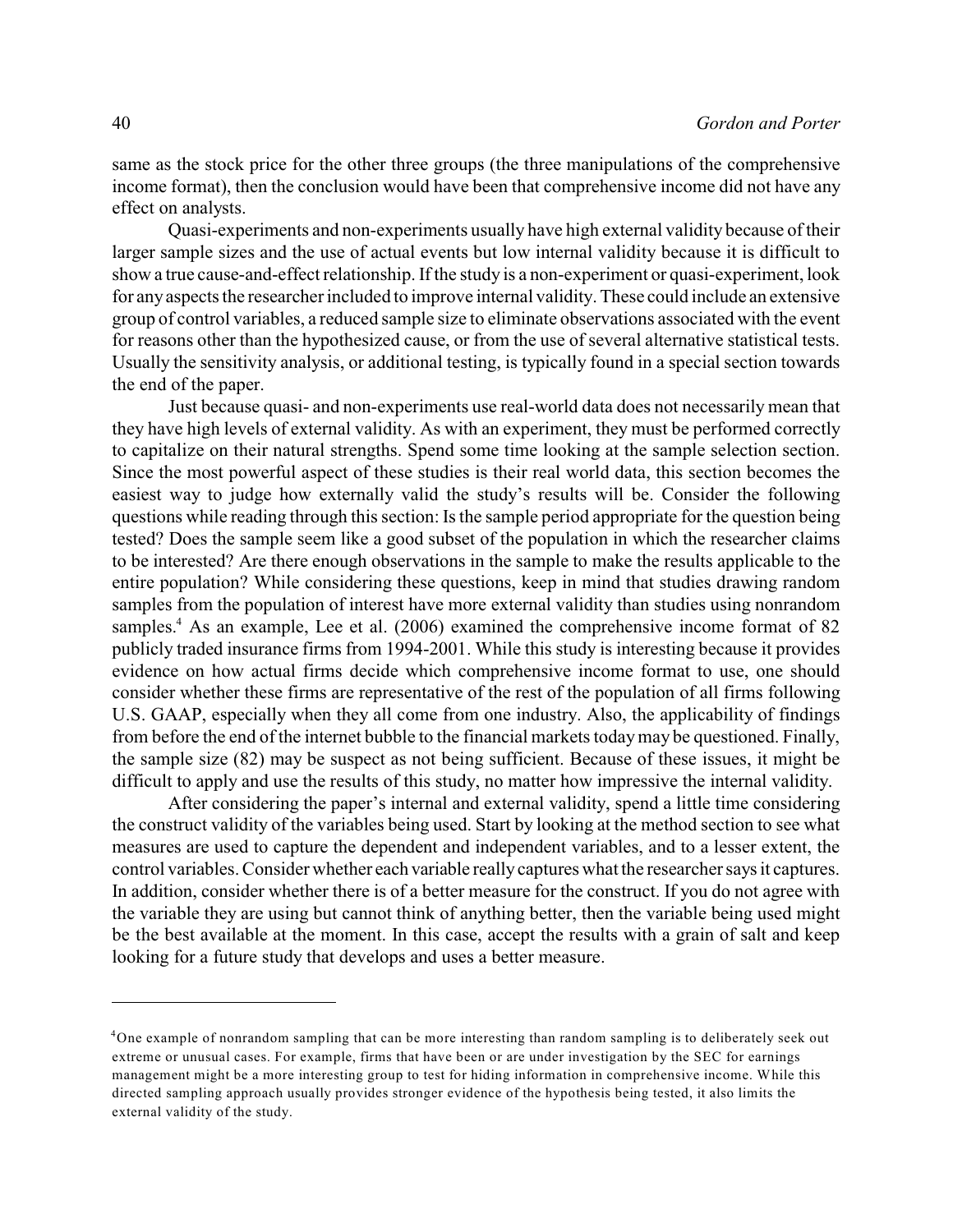Most research papers will have a section or paragraph at the end of the paper that discusses limitations.<sup>5</sup> This is a very useful guide to potential problem areas. Ideally, you will have already thought of many of the problems the authors highlight. While reading this section, consider whether the researcher discusses potential weaknesses openly. Does he or she provide reasons why the validity issues might not affect the results of the paper? Does it appear that the researcher has given the weaknesses careful thought? This last is the most important question. If the researcher has spent significant time and energy thinking about and discussing the limitations of the study, it is usually an indication that he or she is a careful researcher. It is likely that what is presented will be quality work, despite the weaknesses. You can give more credence to the conclusions and results from this type of paper than a paper that tries to cover up the weaknesses or dismiss them out of hand.

## **Evaluating the Conclusions**

The final step in reading an academic research paper is to consider the researcher's conclusions based on an assessment of the paper's validity. To do that, start by examining the results of the principal tests. For many students, this is the most difficult part of the assessment. Other than audit sampling, statistical tests are not commonly used in accounting classes or in the accounting profession, especially not the more complicated tests commonly used in academia. Luckily, most papers' primary test is a basic, simple version of the more complicated tests that form the majority of the paper. In this case, you can assess that primary test, ensure that the sensitivity analysis results are consistent with the primary results (usually through a quick glance at the tables), and be satisfied. If you feel uncomfortable assessing the statistical tests (or other parts of the paper), rely on the fact that the statistical analysis was evaluated and approved by at least two other academics. While you should still evaluate the paper, keep in mind that these reviewers were probably chosen because of their experience in both the research area and in the statistical techniques used.

Even if you rely on the expertise of the reviewers, skim or read the statistics presented in the paper. Statistics provide a wealth of information about a study. Summary statistics should statistics are provided by most studies to describe their sample. These statistics are commonly found in the first or second table of the paper and should contain basic statistical information such as the mean or average value and the standard deviation of the variables of interest. The authors may also provide the median or middle ranked value with the range from minimum to maximum. The standard deviation is a measure of the range of values reported for each variable. Small values indicate that the variable is relatively the same for all of the observations in the study, while large values indicate that the variable is widely different from one observation to the next. In most cases, the summary statistics will provide a feel for the sample and for the variables being used in the tests. Watch for variables with large differences between the mean and median values, and for variables with large standard deviations. While this does not necessarily mean there is a problem with the sample, it usually means that some special statistical tests need to be performed to ensure that the primary test is appropriate.

 $5$ Remember to check the footnotes too. Helpful information that editors and reviewers wanted the authors to add regarding alternative independent variables, statistical tests, or potential weaknesses may be found. These details can help in evaluating the methods used in the paper.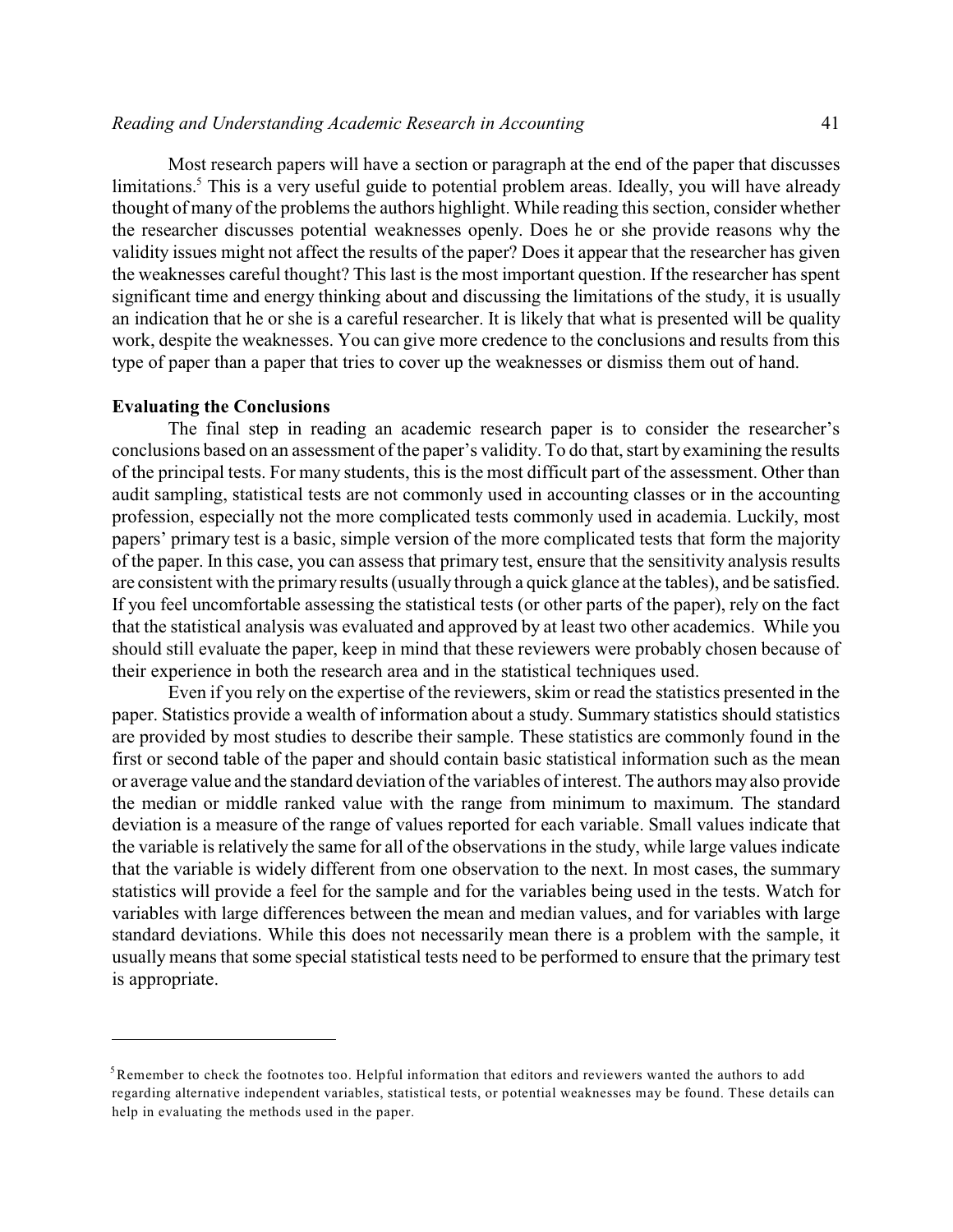The next step is to look at the primary test of the study. In most accounting papers, the primary test will be one of three things: a t-test, a simple regression, or a multivariate regression. A t-test is a simple comparison between the mean values of two samples. It is commonly used to test the differences between the groups in experiments, such as comparing the stock price estimate of the analysts from the three different comprehensive income formats in Hirst and Hopkins (1998). T-tests are also used to test the differences between naturally occurring groups in quasi-experiments and the differences between survey results from different groups of respondents in non-experiments. The results of a t-test are typically reported as either a number called a t-value or as a percentage called a p-value. In most cases, academics and statisticians consider two groups to be different only if the t-value is greater than 1.96 or the p-value is less than or equal to 0.05. These numbers can be interpreted as saying "there is a less than a 5 percent chance that the mean values of the two groups are really equal."

Regression tests are set up a little differently. In a regression, the researcher is looking for the covariance of the two variables.<sup>6</sup> Covariance refers to the way the two or more variables move together. Using a regression test, researchers can examine whether an increase in the independent variable is associated with an increase or a decrease in the dependent variable. In some cases, the hypothesis will predict that the independent variable is associated with an increase in the dependent variable (such as an increase in net income being associated with an increase in stock price). In others, the hypothesis will predict the opposite relationship (for example, an increase in size of the audit firm is associated with a decrease in earnings management). Simple regressions examine the relationship between the dependent variable and one independent variable. Multivariate regressions also include a series of control variables to ensure that the relation between the dependent and independent variables is not being caused by something else. Thus, a multivariate regression is usually associated with higher levels of internal validity.

The first thing to look at in a regression test is the adjusted  $R<sup>2</sup>$  value. This statistic summarizes the overall success of the analysis. The adjusted  $R<sup>2</sup>$  is interpreted as the percentage of the overall movement in the dependent variable that the independent and control variables explain. A model that explains just one or two percent of the movement of the dependent variable is not particularly impressive, even if the coefficients appear to be significant. Researchers also report whether the overall model is statistically significant by reporting the F-value or p-value. If the results of these tests are not significant ( $p > 0.05$ ), then the entire model should probably be rejected.

If the adjusted  $\mathbb{R}^2$  is acceptable, the next thing to consider is the signed coefficient for each independent and control variable. The coefficient measures how a change in the independent variable affects the dependent variable. For example, assume that a researcher found a coefficient value of 1.5 when testing the relationship between cash flow from operations and net income. That would mean that for every \$1 increase in cash flow from operations, net income would go up by \$1.50. There should also be a t-statistic or p-value reported for each coefficient that can be interpreted in the same way as described for the results of a t-test (using the same cutoff values). If the reported results (usually in a table) are not significant, then the researcher hasn't found any relationship

 ${}^{6}$ You might also see correlations mentioned in research papers. A correlation is another measure of association between two variables. Larger correlation coefficient values indicate a stronger relationship and the sign of the coefficient indicates whether the two variables move in the same (positive) or in the opposite direction (negative).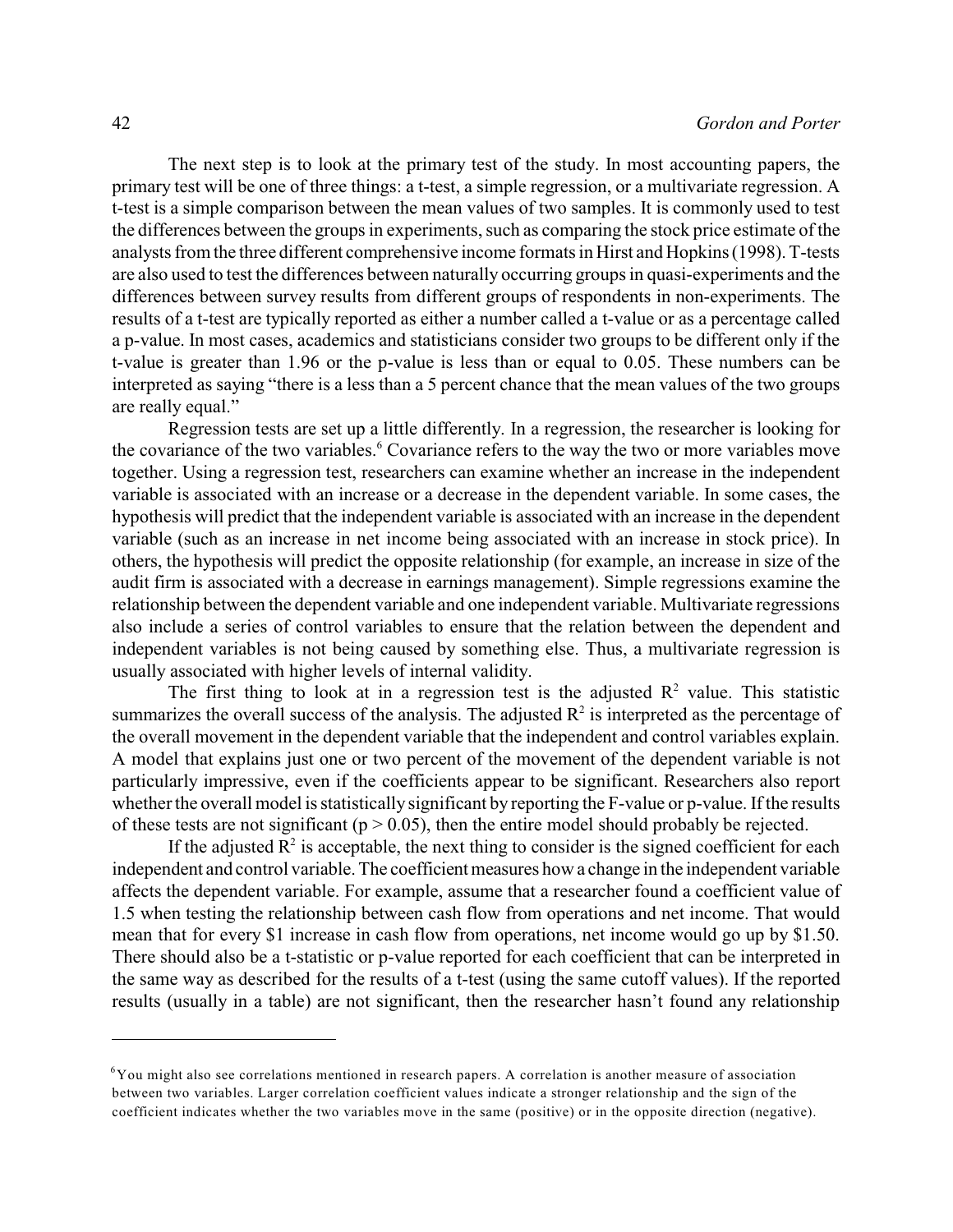between that variable and the dependent variable. In other words, a change in one does not relate to a change in the other. 7

In some cases, however, a researcher will report a seemingly significant t-value and p-value for a very small coefficient. Perhaps the best examples of this relationship are ERCs, or Earnings Response Coefficients. These coefficients come from tests of the relationship between earnings and stock price, and researchers typically report coefficient values of less than 0.05 while still reporting a significant t-value and p-value (e. g., Kormendi and Lipe, 1987; Easton and Zmijewski, 1989). As with a small adjusted  $\mathbb{R}^2$ , the relationship is statistically significant, but there is little practical significance. Always evaluate regression results for both statistical and practical significance before accepting the researcher's conclusions.

While the statistical tests discussed above are the most common used in the accounting academic literature, they are not the only statistical tests available. However, it is not necessary to be an expert in statistics to evaluate a paper. Many statistical glossaries or online dictionaries can be used to look up new statistical terms. Several online dictionaries (such as www.dictionary.com) provide good descriptions of statistical terms and tests. Similarly, typing statistical terms into an internet search engine will typically bring up a professor's introductory lecture on the subject. A quick glance through the slides will often provide enough of an understanding to feel comfortable with the analysis used in the paper.

After examining the test results, the next step is to assess the paper's conclusions. If the paper has good internal validity, good external validity, sufficient construct validity and significant results (both statistically and practically), then you can have confidence that the conclusions of the paper are substantially correct. However, it is important to ensure that the researcher has not made stronger conclusions than his or her tests warrant. If the paper uses a small sample of only 50 firms from a single industry, then perhaps any implication that the results apply to all firms is not appropriate. Since everyone has a tendency to exaggerate the importance of their own work, authors may go a little too far in their claims. When in doubt, go with "the facts" reported in the results section rather than the narrative conclusions that may claim a bit too much. If the author seems to be making conclusions that go way beyond his or her actual findings, it may be appropriate to reconsider the other validity issues as well.

#### **Summary**

In this section, some relatively painless ways to efficiently read through an academic paper were discussed. The most important advice was to start with the abstract, the introduction, and the conclusion sections. These sections provide a good feel for what questions the paper addresses, the basic way the researcher tested the question, and what he or she concludes based on the results. We then described ways to assess the validity of the paper and to evaluate the conclusions the researcher has made.

Much of the discussion focused on the weaknesses and problems with academic research. While this focus was necessary for evaluating academic research papers, it tends to make a reader too skeptical. Remember, no study will be perfect. Each paper tries to move existing knowledge

 $^7$ Even when the coefficient is relatively large and statistically significant, the model may have little or no practical impact if the adjusted  $R^2$  is very small. This often happens with very large sample sizes.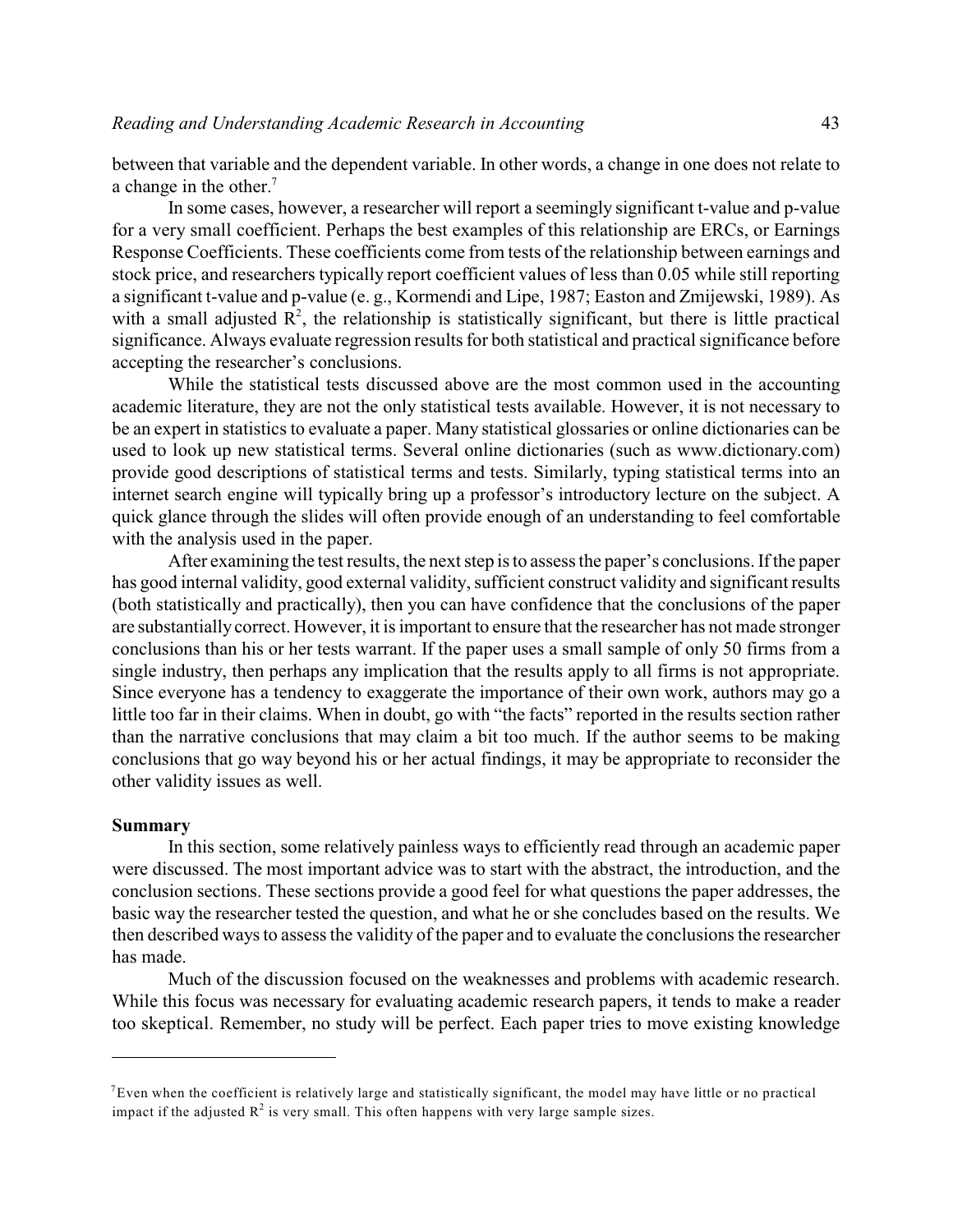forward by just one step, not to answer all of the remaining questions about an issue. Well written papers use as many tests as possible, make careful claims based on the reported findings, and openly acknowledge and discuss potential weaknesses. The results of these papers can be accepted and used even though no paper is perfect. In this way, academic research is similar to audited financial statements: materially correct, not perfect.

## **CONCLUSION**

In an ideal world, academic research articles would be accompanied by adaptations for students and practitioners. Such adaptations are a useful contribution and are slowly becoming more common. The FASB has even distributed some "long abstracts" of research papers they feel to be relevant to standard setting. Unfortunately, few research papers come with such a summary. Most research is done by professors in colleges and universities whose careers depend on publishing papers in the most respected journals in their field. Such journals have a limited audience (almost entirely researchers), and the papers they publish are written for that audience.

Given the differences between academic and professional writing, it has traditionally been difficult for practitioners to get much value out of current academic research. Most practitioners feel that academics are wasting their time with topics that do not matter in the real world and most academics feel that practitioners do not understand their work. The goal of this paper has been to bring the two groups closer together by providing future practitioners, namely current accounting students, with enough background that they can read academic research. This paper has provided an overview of the research process and tips for reading published papers with confidence. We strongly believe that the combination of practical experience, sound theories, and empirical results will, in the long run, benefit academics, practitioners, and students alike.

# **TEACHING NOTES**

Teaching notes are available from the editor. Send a request from the "For Contributors" page of the journal website,<http://gpae.bryant.edu.>

# **REFERENCES AND SOURCES**

- Bagnoli, M., W. Kross, and S. Watts. 2002. The Information in Management's Expected Earnings Report Date: A Day Late, a Penny Short. *Journal of Accounting Research* (Vol. 40) 1275-1296.
- Bamber, E. M., and R. J. Ramsay. 2000. The Effects of Specialization in Audit Workpaper Review on Review Efficiency and Reviewers' Confidence. *Auditing* (Vol. 19) 147-157.
- Cohen, J. 1990. Things I Have Learned (So Far). *American Psychologist* (Vol. 45) 1304-1312.
- Easton, P. D., and M. E. Zmijewski. 1989. Cross-Sectional Variation in the Stock Market Response to Accounting Earnings Announcements. *Journal of Accounting and Economics* (Vol. 11) 117- 141.
- Erickson, M., M. Hanlon, and E. L. Maydew. 2004. How Much Will Firms Pay for Earnings That Do Not Exist? Evidence of Taxes Paid on Allegedly Fraudulent Earnings. *Accounting Review* (Vol. 79) 387-408.
- Guenther, D. A., and D. Young. 2000.The Association Between Financial Accounting Measures and Real Economic Activity: A Multinational Study. *Journal of Accounting and Economics*(Vol. 29) 55-72.